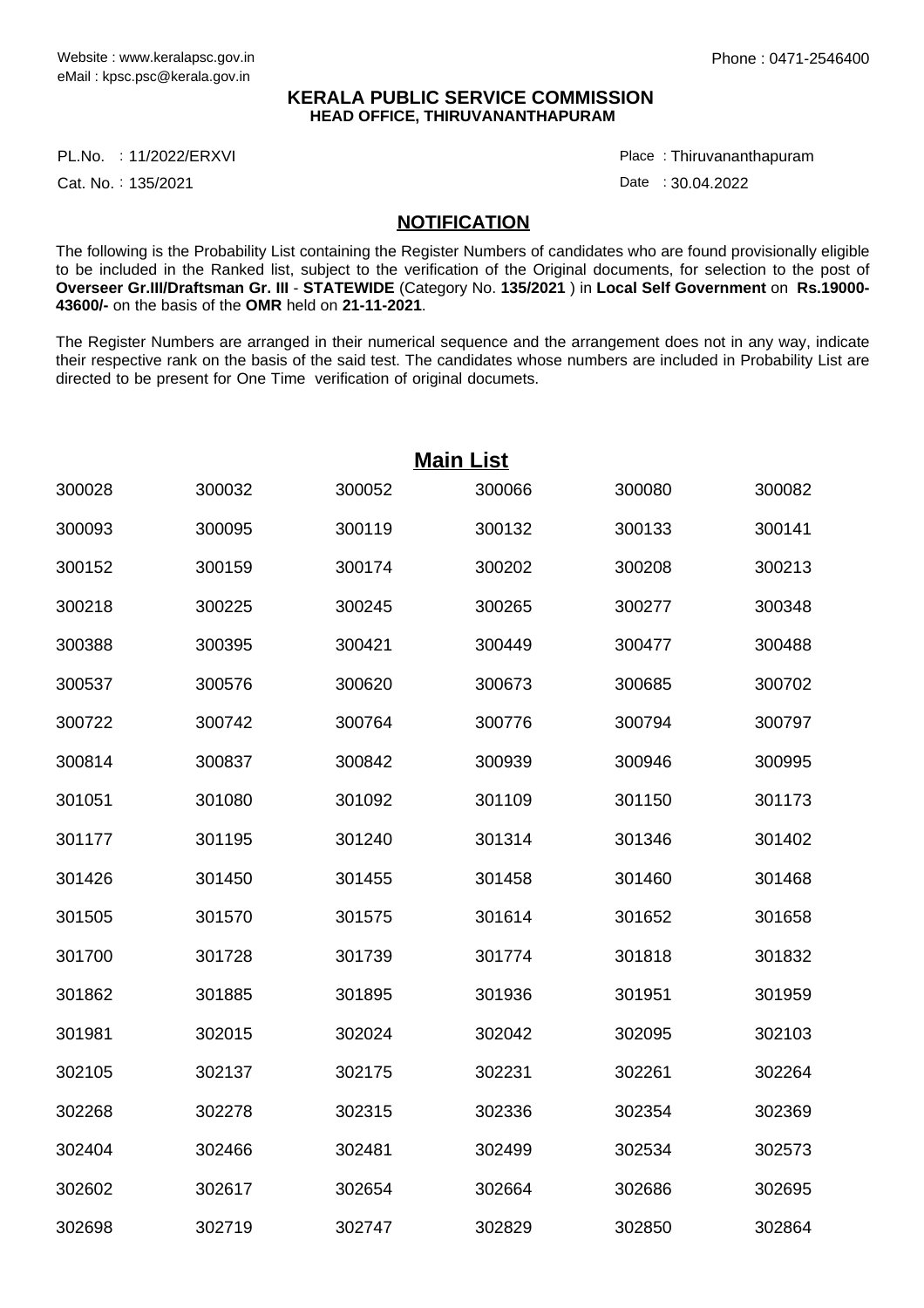| 302874 | 302887 | 302916 | 302930 | 302962 | 302999 |
|--------|--------|--------|--------|--------|--------|
| 303046 | 303047 | 303105 | 303124 | 303138 | 303139 |
| 303155 | 303156 | 303175 | 303228 | 303296 | 303313 |
| 303354 | 303367 | 303368 | 303388 | 303392 | 303411 |
| 303449 | 303537 | 303583 | 303611 | 303619 | 303650 |
| 303694 | 303702 | 303707 | 303737 | 303812 | 303816 |
| 303849 | 303872 | 303878 | 303888 | 303936 | 303958 |
| 303988 | 304042 | 304076 | 304091 | 304106 | 304134 |
| 304144 | 304149 | 304154 | 304190 | 304198 | 304206 |
| 304215 | 304216 | 304221 | 304230 | 304241 | 304249 |
| 304276 | 304325 | 304331 | 304333 | 304343 | 304344 |
| 304345 | 304363 | 304387 | 304390 | 304467 | 304473 |
| 304483 | 304494 | 304507 | 304508 | 304562 | 304594 |
| 304609 | 304613 | 304637 | 304690 | 304700 | 304705 |
| 304724 | 304743 | 304798 | 304831 | 304837 | 304862 |
| 304922 | 304927 | 304928 | 304971 | 304997 | 305001 |
| 305063 | 305075 | 305112 | 305118 | 305124 | 305128 |
| 305143 | 305237 | 305239 | 305252 | 305274 | 305295 |
| 305297 | 305340 | 305354 | 305356 | 305357 | 305384 |
| 305413 | 305422 | 305428 | 305527 | 305534 | 305556 |
| 305558 | 305636 | 305660 | 305672 | 305683 | 305697 |
| 305698 | 305725 | 305738 | 305739 | 305740 | 305742 |
| 305751 | 305765 | 305794 | 305821 | 305849 | 305864 |
| 305866 | 305876 | 305880 | 305886 | 305916 | 305925 |
| 305942 | 305956 | 305974 | 305993 | 306014 | 306021 |
| 306029 | 306032 | 306045 | 306056 | 306061 | 306072 |
| 306095 | 306122 | 306135 | 306137 | 306141 | 306159 |
| 306199 | 306241 | 306252 | 306289 | 306292 | 306298 |
| 306302 | 306324 | 306339 | 306364 | 306387 | 306391 |
| 306402 | 306405 | 306411 | 306430 | 306437 | 306441 |
| 306443 | 306451 | 306469 | 306514 | 306529 | 306536 |
| 306567 | 306598 | 306616 | 306654 | 306657 | 306665 |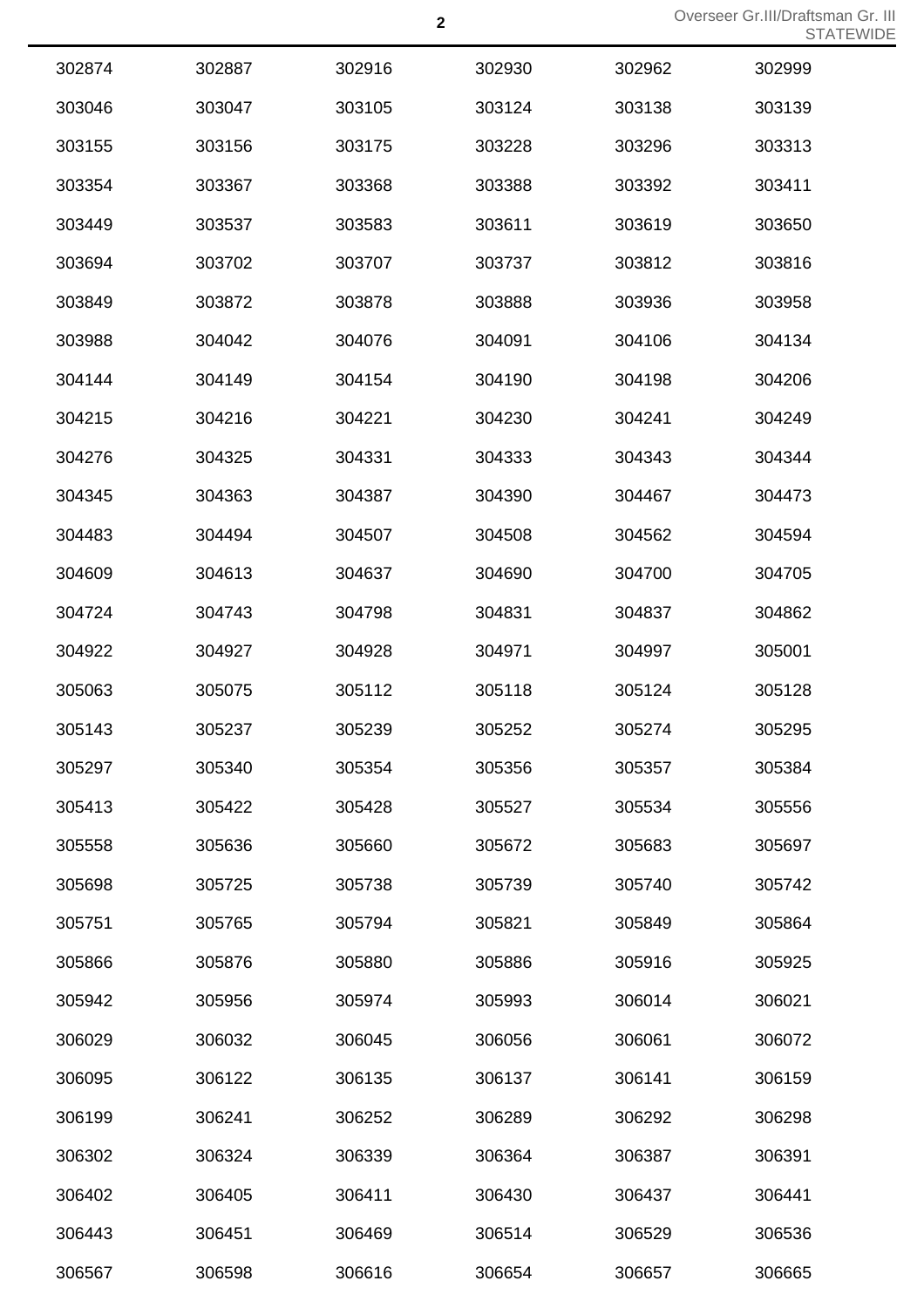| 306689 | 306697 | 306698 | 306706 | 306713 | 306722 |
|--------|--------|--------|--------|--------|--------|
| 306733 | 306742 | 306813 | 306824 | 306867 | 306891 |
| 306923 | 306928 | 306979 | 306982 | 307000 | 307004 |
| 307022 | 307045 | 307046 | 307058 | 307069 | 307075 |
| 307087 | 307096 | 307097 | 307110 | 307121 | 307127 |
| 307151 | 307154 | 307163 | 307178 | 307184 | 307185 |
| 307286 | 307295 | 307298 | 307300 | 307350 | 307354 |
| 307377 | 307384 | 307397 | 307427 | 307430 | 307439 |
| 307440 | 307450 | 307472 | 307480 | 307482 | 307484 |
| 307499 | 307502 | 307521 | 307561 | 307566 | 307570 |
| 307571 | 307580 | 307595 | 307620 | 307640 | 307670 |
| 307697 | 307702 | 307739 | 307756 | 307757 | 307767 |
| 307772 | 307786 | 307791 | 307807 | 307808 | 307822 |
| 307832 | 307855 | 307867 | 307924 | 307925 | 307934 |
| 307979 | 307985 | 308029 | 308032 | 308064 | 308082 |
| 308091 | 308108 | 308120 | 308150 | 308166 | 308175 |
| 308177 | 308178 | 308217 | 308228 | 308247 | 308266 |
| 308279 | 308285 | 308314 | 308325 | 308342 | 308359 |
| 308368 | 308390 | 308409 | 308413 | 308418 | 308427 |
| 308429 | 308452 | 308470 | 308519 | 308530 | 308541 |
| 308548 | 308558 | 308578 | 308593 | 308601 | 308606 |
| 308642 | 308644 | 308651 | 308718 | 308726 | 308751 |
| 308760 | 308763 | 308782 | 308806 | 308815 | 308820 |
| 308844 | 308857 | 308878 | 308893 | 308902 | 308933 |
| 308969 | 308985 | 308987 | 309007 | 309010 | 309037 |
| 309039 | 309055 | 309075 | 309087 | 309108 | 309113 |
| 309133 | 309151 | 309171 | 309187 | 309240 | 309264 |
| 309270 | 309290 | 309311 | 309314 | 309338 | 309341 |
| 309359 | 309360 | 309366 | 309413 | 309457 | 309458 |
| 309476 | 309478 | 309487 | 309550 | 309562 | 309621 |
| 309627 | 309630 | 309688 | 309724 | 309732 | 309759 |
| 309775 | 309801 | 309833 | 309839 | 309886 | 309888 |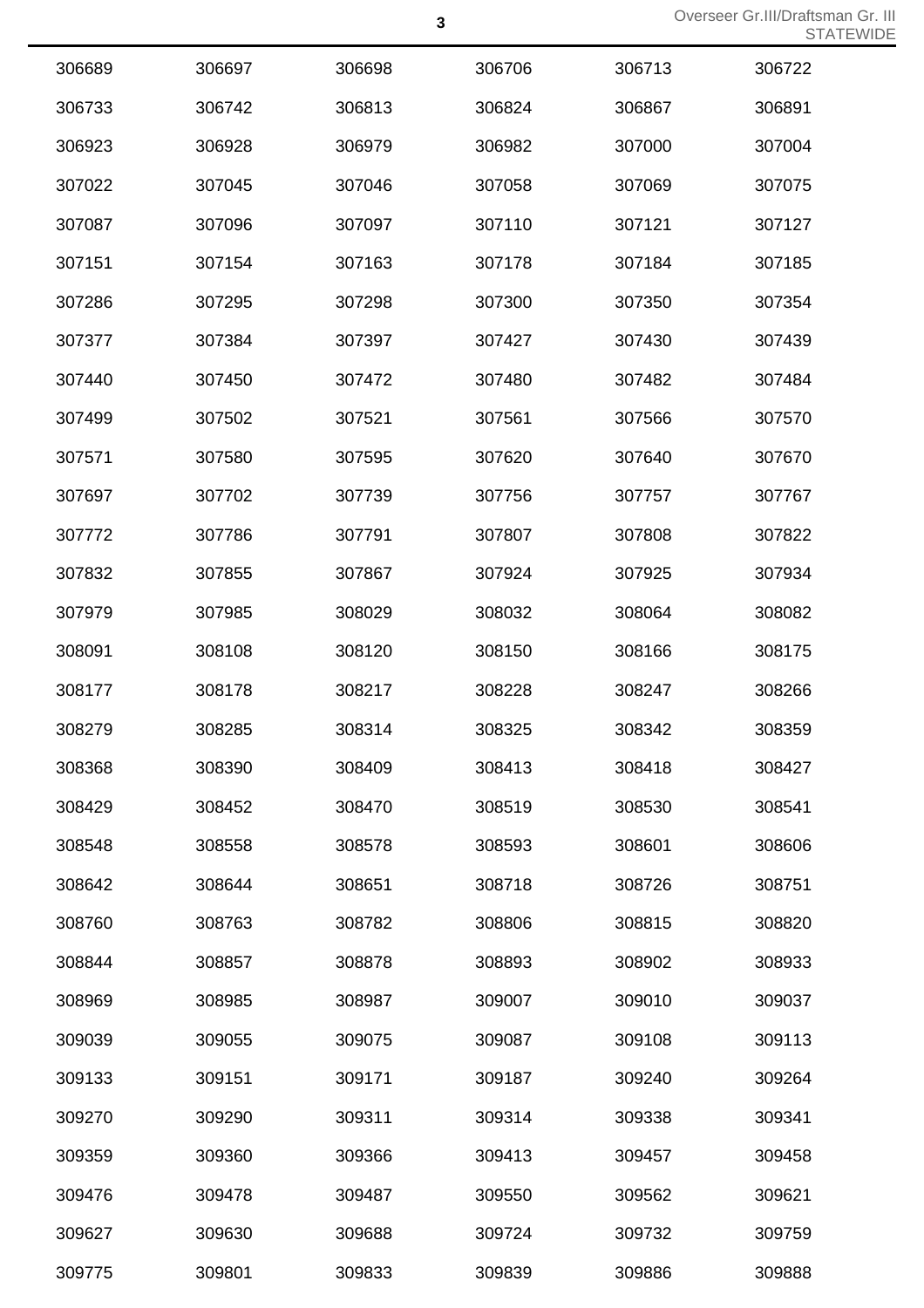| 309945 | 309983 | 309996 | 310002 | 310009 | 310019 |
|--------|--------|--------|--------|--------|--------|
| 310037 | 310078 | 310099 | 310102 | 310114 | 310148 |
| 310150 | 310151 | 310155 | 310238 | 310240 | 310265 |
| 310272 | 310287 | 310303 | 310337 | 310349 | 310381 |
| 310386 | 310395 | 310396 | 310420 | 310423 | 310440 |
| 310441 | 310508 | 310511 | 310512 | 310516 | 310532 |
| 310556 | 310603 | 310607 | 310688 | 310699 | 310835 |
| 310853 | 310855 | 310909 | 310911 | 310935 | 311070 |
| 311113 | 311129 | 311133 | 311158 | 311186 | 311314 |
| 311315 | 311346 | 311354 | 311390 | 311446 | 311470 |
| 311481 | 311484 | 311531 | 311532 | 311542 | 311574 |
| 311595 | 311613 | 311683 | 311708 | 311742 | 311760 |
| 311865 | 311880 | 311911 | 311923 | 311953 | 311969 |
| 312024 | 312027 | 312034 | 312044 | 312052 | 312113 |
| 312131 | 312134 | 312148 | 312170 | 312174 | 312222 |
| 312294 | 312327 | 312369 | 312405 | 312432 | 312526 |
| 312543 | 312582 | 312629 | 312630 | 312634 | 312676 |
| 312699 | 312712 | 312774 | 312779 | 312807 | 312824 |
| 312841 | 312902 | 312904 | 312908 | 312972 | 312973 |
| 312983 | 312987 | 313002 | 313029 | 313036 | 313041 |
| 313074 | 313097 | 313100 | 313102 | 313115 | 313156 |
| 313165 | 313180 | 313240 | 313241 | 313267 | 313285 |
| 313323 | 313381 | 313421 | 313423 | 313424 | 313458 |
| 313475 | 313487 | 313488 | 313518 | 313547 | 313557 |
| 313587 | 313602 | 313605 | 313618 | 313690 | 313694 |
| 313719 | 313728 | 313747 | 313751 | 313774 | 313848 |
| 313862 | 313876 | 313885 | 313934 | 313974 | 313998 |
| 314003 | 314014 | 314020 | 314033 | 314052 | 314087 |
| 314106 | 314122 | 314145 | 314147 | 314154 | 314211 |
| 314217 | 314221 | 314223 | 314242 | 314245 | 314247 |
| 314264 | 314298 | 314304 | 314306 | 314322 | 314329 |
| 314400 | 314404 | 314410 | 314467 | 314476 | 314520 |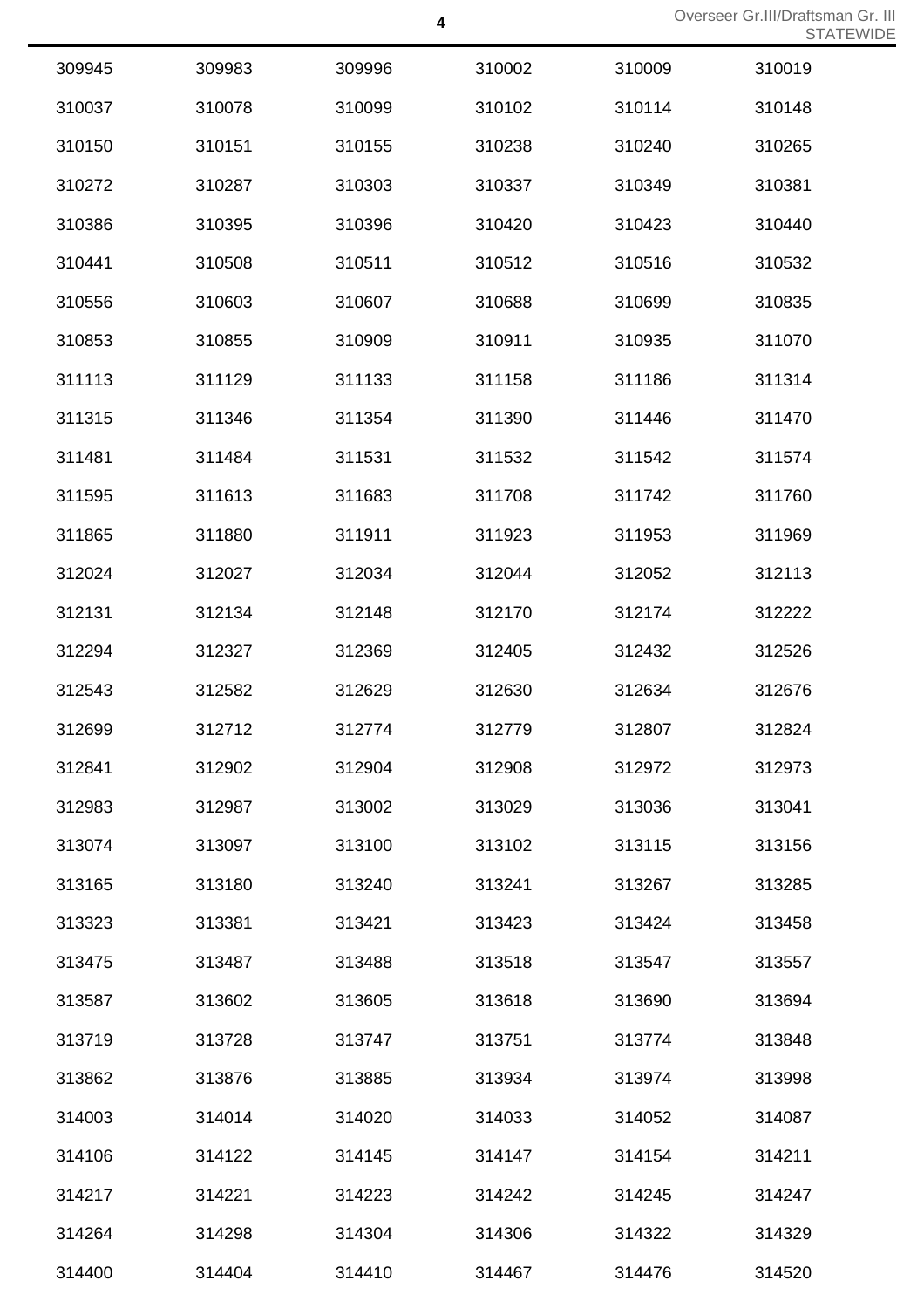| 314526 | 314540 | 314628 | 314635 | 314639 | 314640 |
|--------|--------|--------|--------|--------|--------|
| 314647 | 314657 | 314688 | 314693 | 314704 | 314783 |
| 314805 | 314810 | 314818 | 314839 | 314855 | 314910 |
| 314922 | 314930 | 314952 | 314956 | 314996 | 315005 |
| 315065 | 315069 | 315073 | 315077 | 315091 | 315105 |
| 315123 | 315138 | 315146 | 315171 | 315179 | 315190 |
| 315195 | 315214 | 315219 | 315228 | 315231 | 315233 |
| 315305 | 315337 | 315340 | 315353 | 315355 | 315380 |
| 315384 | 315389 | 315444 | 315493 | 315514 | 315546 |
| 315549 | 315561 | 315569 | 315574 | 315583 | 315600 |
| 315601 | 315617 | 315623 | 315643 | 315649 | 315652 |
| 315699 | 315701 | 315714 | 315715 | 315740 | 315750 |
| 315819 | 315829 | 315856 | 315868 | 315869 | 315873 |
| 315876 | 315906 | 315914 | 315948 | 315953 | 315963 |
| 315966 | 316002 | 316015 | 316038 | 316048 | 316071 |
| 316077 | 316141 | 316158 | 316164 | 316178 | 316253 |
| 316275 | 316282 | 316283 | 316284 | 316296 | 316309 |
| 316320 | 316351 | 316354 | 316371 | 316374 | 316383 |
| 316396 | 316438 | 316440 | 316445 | 316446 | 316456 |
| 316479 | 316483 | 316528 | 316607 | 316626 | 316639 |
| 316653 | 316664 | 316671 | 316693 | 316732 | 316749 |
| 316768 | 316792 | 316812 | 316817 | 316845 | 316858 |
| 316874 | 316880 | 316881 | 316905 | 316919 | 316936 |
| 316941 | 316966 | 316973 | 316978 | 317001 | 317002 |
| 317011 | 317018 | 317027 | 317031 | 317047 | 317063 |
| 317078 | 317106 | 317107 | 317112 | 317125 | 317133 |
| 317150 | 317156 | 317181 | 317189 | 317213 | 317216 |
| 317233 | 317246 | 317279 | 317280 | 317284 | 317295 |
| 317311 | 317319 | 317333 | 317334 | 317338 | 317366 |
| 317409 | 317425 | 317448 | 317487 | 317491 | 317506 |
| 317521 | 317522 | 317523 | 317528 | 317534 | 317537 |
| 317548 | 317552 | 317582 | 317595 | 317597 | 317598 |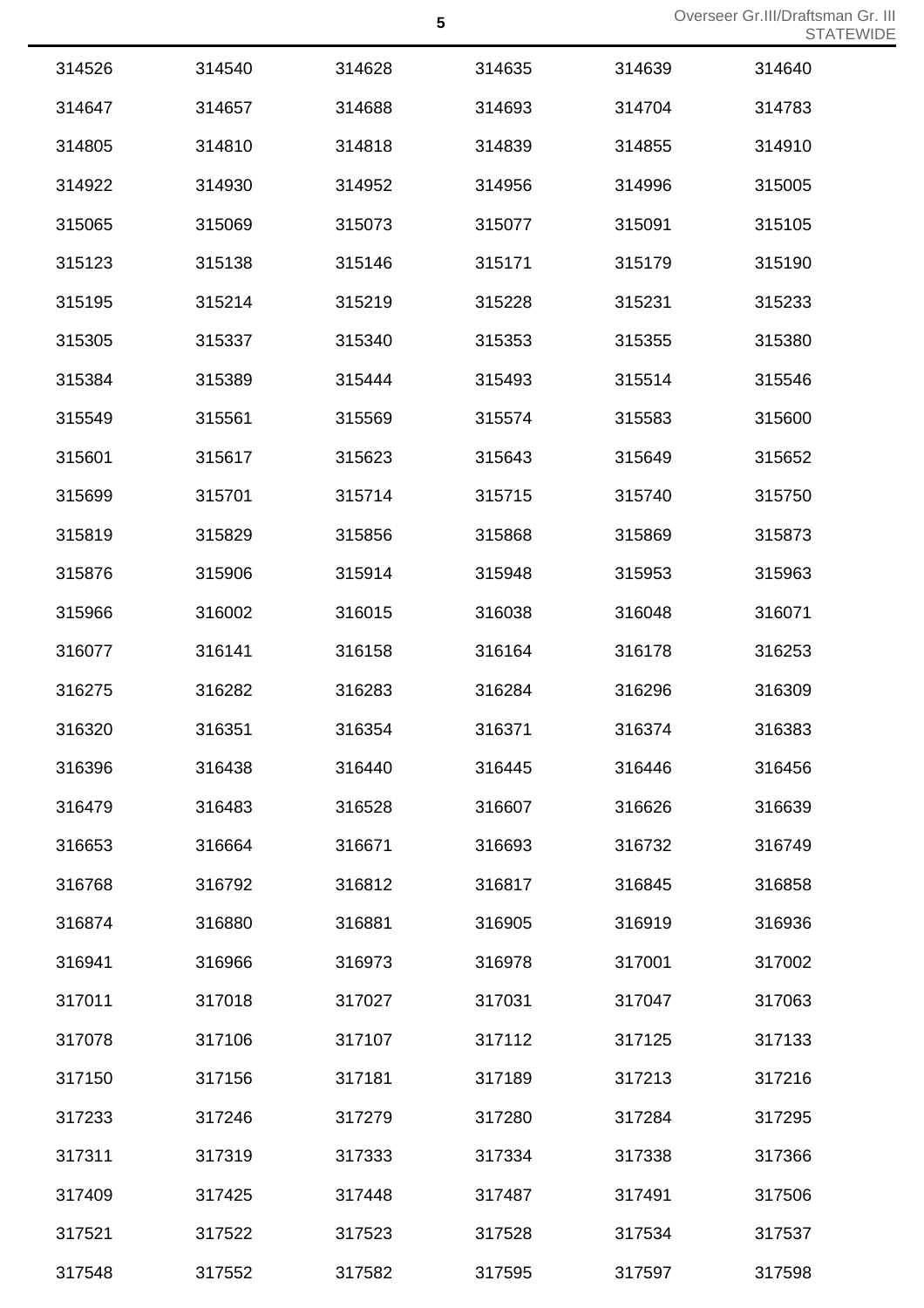| 317606 | 317610 | 317630 | 317637 | 317639 | 317648 |
|--------|--------|--------|--------|--------|--------|
| 317657 | 317677 | 317689 | 317691 | 317698 | 317701 |
| 317726 | 317745 | 317772 | 317774 | 317775 | 317780 |
| 317783 | 317791 | 317795 | 317798 | 317808 | 317832 |
| 317845 | 317856 | 317899 | 317907 | 317939 | 317944 |
| 317967 | 317977 | 318013 | 318017 | 318059 | 318074 |
| 318075 | 318088 | 318089 | 318097 | 318113 | 318146 |
| 318149 | 318152 | 318155 | 318161 | 318172 | 318188 |
| 318202 | 318215 | 318230 | 318231 | 318234 | 318237 |
| 318265 | 318333 | 318375 | 318385 | 318393 | 318410 |
| 318422 | 318424 | 318431 | 318516 | 318540 | 318561 |
| 318579 | 318588 | 318601 | 318610 | 318623 | 318624 |
| 318648 | 318656 | 318659 | 318664 | 318676 | 318690 |
| 318715 | 318729 | 318762 | 318772 | 318821 | 318830 |
| 318874 | 318899 | 318924 | 318944 | 318947 | 318977 |
| 318988 | 318998 | 319007 | 319030 | 319098 | 319099 |
| 319101 | 319120 | 319123 | 319128 | 319133 | 319149 |
| 319167 | 319170 | 319173 | 319251 | 319254 | 319272 |
| 319356 | 319449 | 319476 | 319496 | 319503 | 319553 |
| 319573 | 319584 | 319586 | 319627 | 319637 | 319684 |
| 319722 | 319736 | 319742 | 319789 | 319797 | 319809 |
| 319815 | 319852 | 319855 | 319857 | 319885 | 319906 |
| 319913 | 319925 | 319928 | 319929 | 319950 | 319960 |
| 319965 | 320000 | 320021 | 320036 | 320058 | 320070 |
| 320079 | 320130 | 320166 | 320169 | 320175 | 320181 |
| 320198 | 320223 | 320225 | 320304 | 320345 | 320356 |
| 320360 | 320372 | 320379 | 320380 | 320398 | 320415 |
| 320451 | 320489 | 320492 | 320497 | 320512 | 320554 |
| 320572 | 320611 | 320618 | 320628 | 320658 | 320685 |
| 320743 | 320750 | 320766 | 320786 | 320804 | 320812 |
| 320815 | 320818 | 320846 | 320881 | 320884 | 320888 |
| 320902 | 320907 | 320944 | 320946 | 320960 | 320965 |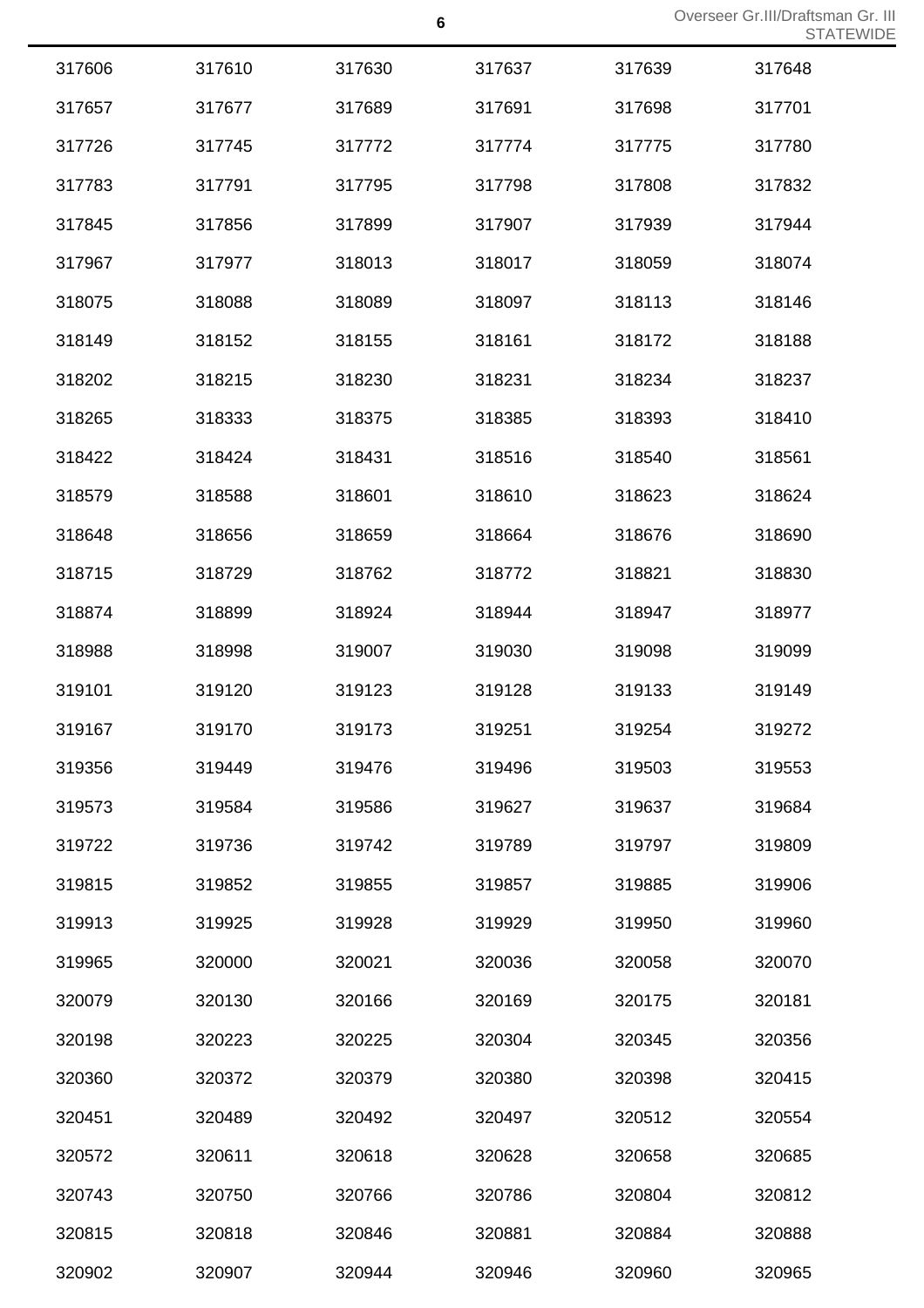| 320981 | 321020 | 321046 | 321053 | 321078 | 321087 |
|--------|--------|--------|--------|--------|--------|
| 321088 | 321091 | 321112 | 321114 | 321123 | 321158 |
| 321163 | 321187 | 321209 | 321230 | 321242 | 321243 |
| 321265 | 321272 | 321281 | 321284 | 321303 | 321343 |
| 321352 | 321403 | 321418 | 321427 | 321455 | 321464 |
| 321468 | 321476 | 321514 | 321533 | 321550 | 321556 |
| 321557 | 321558 | 321561 | 321569 | 321591 | 321592 |
| 321621 | 321704 | 321874 | 321923 | 321934 | 321958 |
| 322009 | 322036 | 322042 | 322079 | 322090 | 322121 |
| 322140 | 322170 | 322171 | 322231 | 322244 | 322260 |
| 322261 | 322267 | 322280 | 322320 | 322321 | 322411 |
| 322428 | 322472 | 322476 | 322503 | 322561 | 322591 |
| 322619 | 322626 | 322631 | 322694 | 322695 | 322716 |
| 322732 | 322794 | 322811 | 322819 | 322822 | 322862 |
| 322866 | 322915 | 323025 | 323026 | 323041 | 323054 |
| 323109 | 323113 | 323135 | 323193 | 323204 | 323243 |
| 323247 | 323249 | 323270 | 323279 | 323292 | 323301 |
| 323307 | 323310 | 323325 | 323347 | 323387 | 323408 |
| 323438 | 323452 | 323496 | 323500 | 323535 | 323598 |
| 323630 | 323647 | 323684 | 323692 | 323703 | 323709 |
| 323744 | 323746 | 323755 | 323789 | 323826 | 323832 |
| 323836 | 323861 | 323867 | 323907 | 323938 | 323952 |
| 323958 | 323978 | 323991 | 323999 | 324029 | 324059 |
| 324101 | 324132 | 324174 | 324181 | 324241 | 324307 |
| 324311 | 324318 | 324334 | 324341 | 324353 | 324391 |
| 324417 | 324421 | 324456 | 324507 | 324519 | 324521 |
| 324585 | 324596 | 324600 | 324601 | 324606 | 324609 |
| 324649 | 324684 | 324686 | 324705 | 324709 | 324715 |
| 324721 | 324730 | 324744 | 324760 | 324770 | 324776 |
| 324800 | 324860 | 324861 | 324882 | 324895 | 324937 |
| 324946 | 324956 | 324957 | 324963 | 325003 | 325043 |
| 325050 | 325066 | 325108 | 325136 | 325138 | 325146 |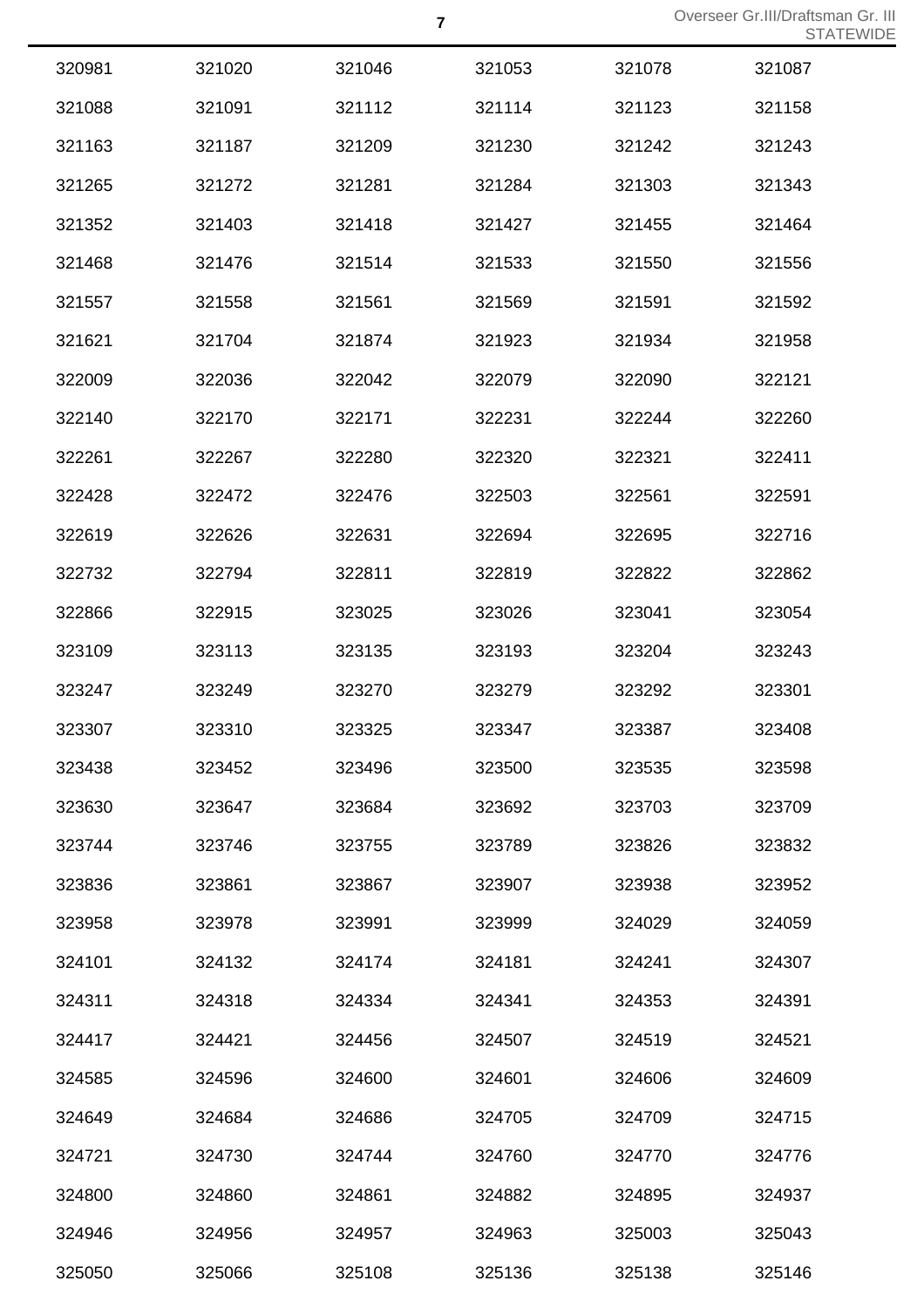| 325205 | 325229 | 325239 | 325271 | 325329 | 325338 |
|--------|--------|--------|--------|--------|--------|
| 325387 | 325451 | 325463 | 325505 | 325506 | 325525 |
| 325533 | 325560 | 325600 | 325601 | 325603 | 325613 |
| 325633 | 325691 | 325757 | 325769 | 325787 | 325861 |
| 325883 | 325928 | 325929 | 326005 | 326034 | 326057 |
| 326091 | 326105 | 326107 | 326109 | 326112 | 326114 |
| 326142 | 326175 | 326179 | 326215 | 326227 | 326241 |
| 326247 | 326280 | 326287 | 326308 | 326320 | 326342 |
| 326343 | 326354 | 326372 | 326383 | 326406 | 326409 |
| 326422 | 326423 | 326446 | 326480 | 326491 | 326496 |
| 326497 | 326505 | 326521 | 326523 | 326524 | 326527 |
| 326550 | 326561 | 326577 | 326578 | 326598 | 326603 |
| 326609 | 326667 | 326676 | 326683 | 326698 | 326706 |
| 326730 | 326744 | 326745 | 326791 | 326794 | 326798 |
| 326812 | 326813 | 326824 | 326831 | 326836 | 326839 |
| 326846 | 326859 | 326862 | 326873 | 326892 | 326894 |
| 326895 | 326900 | 326937 | 326963 | 326972 | 326978 |
| 326995 | 327050 | 327052 | 327058 | 327135 | 327147 |
| 327160 | 327163 | 327167 | 327173 | 327176 | 327190 |
| 327224 | 327229 | 327233 | 327238 | 327259 | 327260 |
| 327277 | 327282 | 327290 | 327303 | 327333 | 327347 |
| 327349 | 327355 | 327363 | 327364 | 327379 | 327386 |
| 327397 | 327405 | 327416 | 327486 | 327506 | 327550 |
| 327560 | 327561 | 327563 | 327569 | 327589 | 327596 |
| 327600 | 327609 | 327612 | 327668 | 327675 | 327704 |
| 327723 | 327726 | 327737 | 327804 | 327807 | 327828 |
| 327836 | 327838 | 327853 | 327869 | 327872 | 327874 |
| 327903 | 327910 | 327922 | 327971 | 327994 | 328004 |
| 328037 | 328092 | 328106 | 328130 | 328145 | 328148 |
| 328162 | 328176 | 328194 | 328199 | 328235 | 328244 |
| 328249 | 328274 | 328369 | 328375 | 328404 | 328436 |
| 328446 | 328457 | 328458 | 328511 | 328516 | 328531 |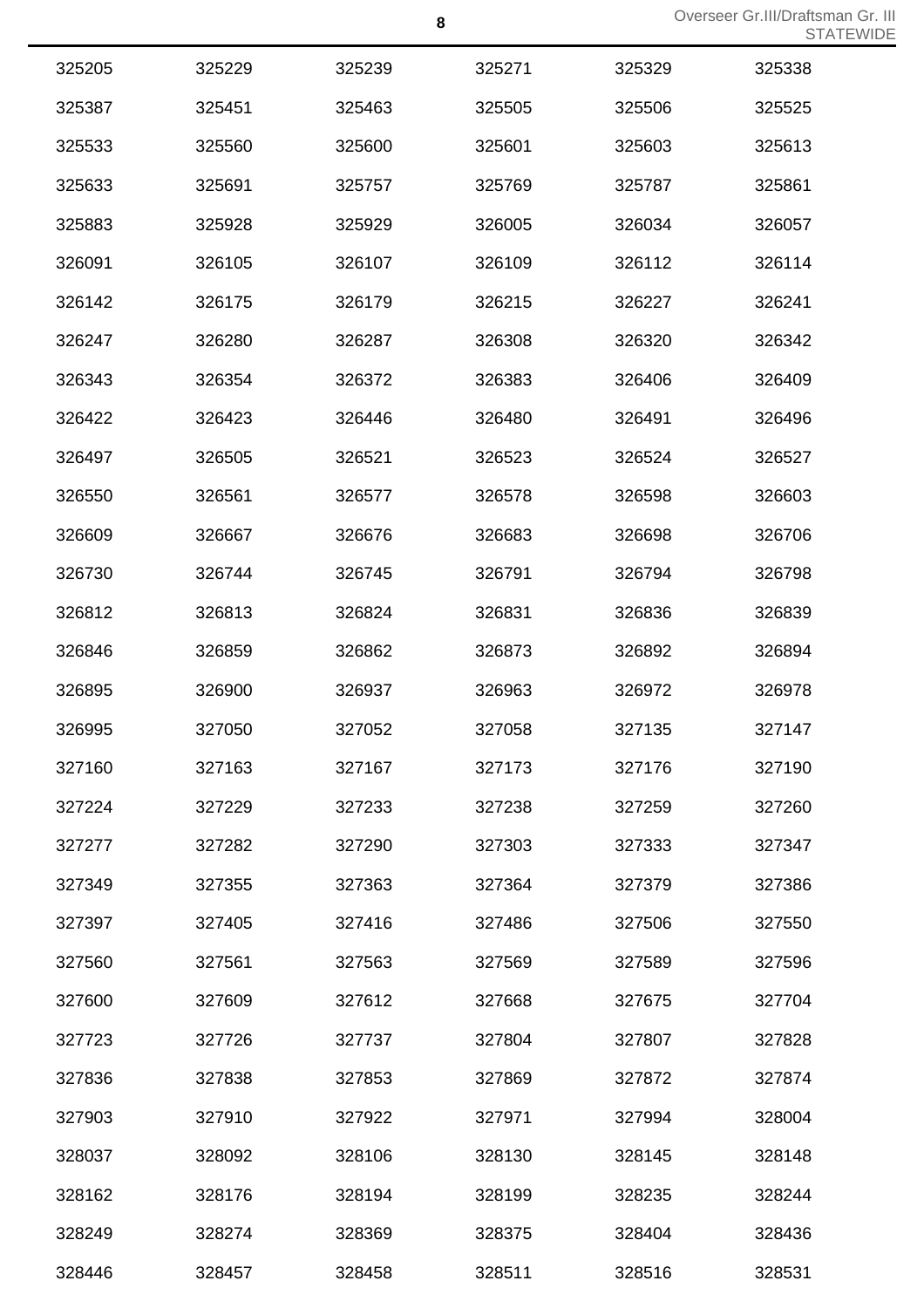|        |        |                 |        |        | ---    |
|--------|--------|-----------------|--------|--------|--------|
| 328567 | 328570 | 328576          | 328583 | 328590 | 328592 |
| 328616 | 328657 | 328673          | 328702 | 328754 | 328772 |
| 328778 | 328787 | 328791          | 328804 | 328861 | 328902 |
| 328919 | 328921 | 328929          | 328931 | 328936 | 328953 |
| 329009 | 329012 | 329013          | 329016 | 329017 | 329022 |
| 329072 | 329078 | 329083          | 329095 | 329113 | 329140 |
| 329148 | 329202 | 329270          | 329285 | 329289 | 329413 |
| 329444 | 329448 | 329464          | 329466 | 329477 | 329502 |
| 329512 | 329558 | 329577          | 329598 | 329604 | 329618 |
| 329639 | 329646 | 329685          | 329723 | 329770 | 329776 |
| 329802 | 329807 | 329829 DA-LD/CP | 329843 | 329849 | 329864 |
| 329885 | 329920 | 329944          | 329957 | 329972 | 330031 |
| 330044 | 330049 | 330075          | 330098 | 330116 | 330129 |
| 330145 | 330150 | 330173          | 330219 | 330222 | 330228 |
| 330239 | 330258 | 330328          | 330346 | 330347 | 330364 |
| 330377 | 330381 | 330394          | 330403 | 330466 | 330470 |
| 330473 | 330536 | 330538          | 330539 | 330541 | 330543 |
| 330556 | 330566 | 330570          | 330586 | 330598 | 330605 |
| 330612 | 330616 | 330656          | 330678 | 330746 | 330748 |
| 330762 | 330770 | 330805          | 330808 | 330829 | 330831 |
| 330835 | 330839 | 330852          | 330865 | 330917 | 330918 |
| 330926 | 330929 | 330953          | 330974 | 331020 | 331022 |
| 331030 | 331049 | 331059          | 331072 | 331088 | 331093 |
| 331116 | 331119 | 331149          | 331160 | 331163 | 331167 |
| 331173 | 331176 | 331178          | 331181 | 331182 | 331184 |
| 331190 | 331203 | 331263          | 331281 | 331295 | 331358 |
| 331359 | 331399 | 331419          | 331428 | 331461 | 331478 |
| 331490 | 331498 | 331511          | 331516 | 331519 | 331529 |
| 331530 | 331535 | 331538          | 331559 | 331572 | 331576 |
| 331583 | 331627 | 331628          | 331652 | 331692 | 331707 |
| 331709 | 331746 | 331781          | 331833 | 331860 | 331870 |
| 331892 | 331908 | 331923          | 331933 | 331961 | 331980 |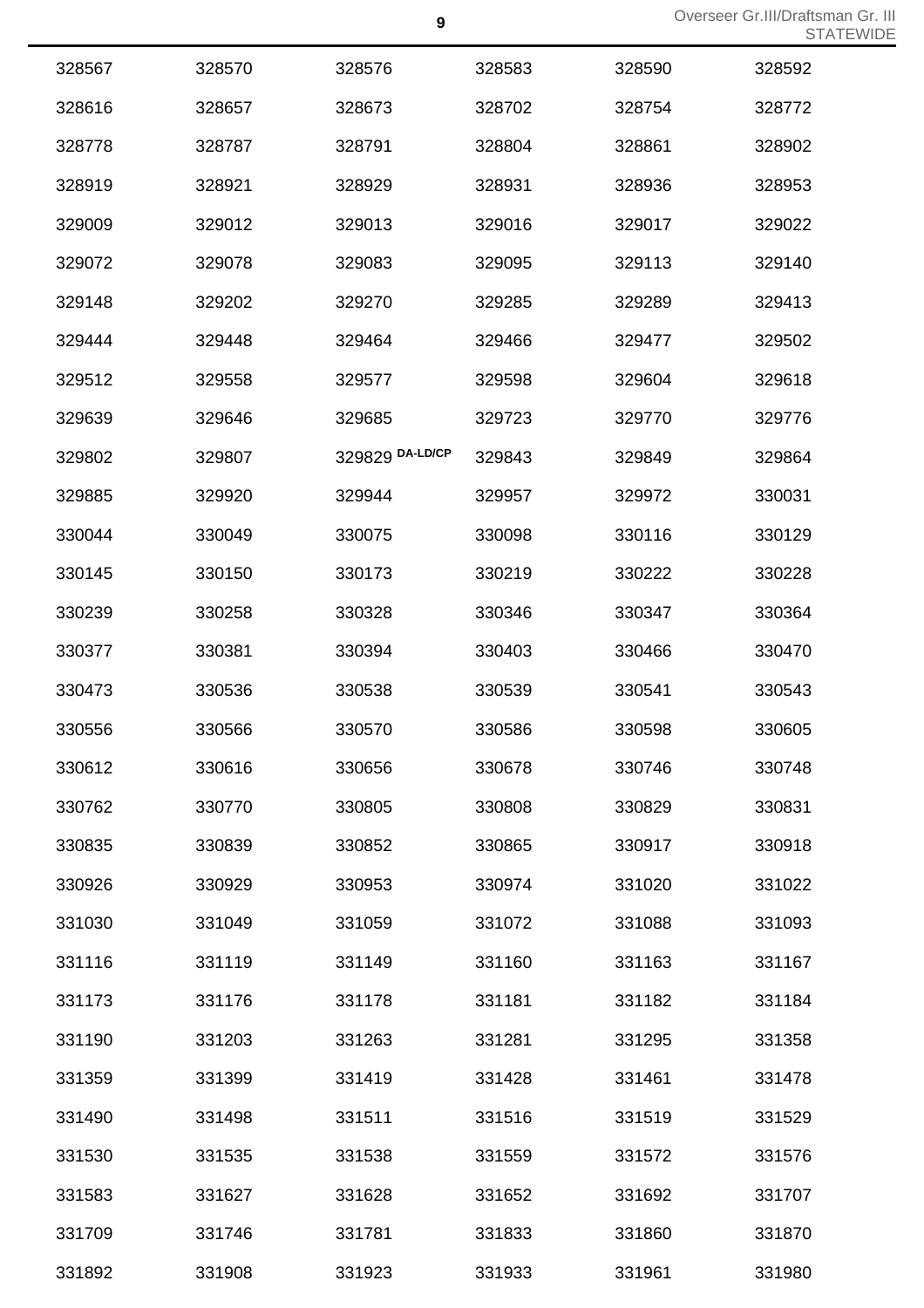Overseer Gr.III/Draftsman Gr. III<br> **10** Overseer Gr.III/Draftsman Gr. TEWIDE

|        |        |        |                           |        | <b>STA</b> |
|--------|--------|--------|---------------------------|--------|------------|
| 331998 | 332002 | 332035 | 332038                    | 332067 | 332068     |
| 332072 | 332095 | 332114 | 332137                    | 332210 | 332222     |
| 332228 | 332260 | 332279 | 332283                    | 332284 | 332314     |
| 332325 | 332326 | 332346 | 332400                    | 332431 | 332432     |
| 332455 | 332475 | 332511 | 332513                    | 332516 | 332521     |
| 332533 | 332575 | 332576 | 332582                    | 332592 | 332603     |
| 332605 | 332618 | 332619 |                           |        |            |
|        |        |        | <b>Supplementary List</b> |        |            |
|        |        |        | Ezhava/Thiyya/Billava     |        |            |
| 300062 | 300250 | 300391 | 300394                    | 300595 | 300711     |
| 301155 | 301375 | 301533 | 301544                    | 301619 | 302029     |
| 302055 | 302245 | 302298 | 302395                    | 302456 | 302547     |
| 302782 | 302853 | 302888 | 302948                    | 302955 | 302972     |
| 303043 | 303372 | 303384 | 303479                    | 303853 | 303896     |
| 304425 | 304696 | 304698 | 304761                    | 304893 | 305079     |
| 305452 | 305457 | 305528 | 305543                    | 305545 | 305606     |
| 305632 | 305708 | 305799 | 305829                    | 305881 | 305882     |
| 305990 | 306140 | 306194 | 306254                    | 306284 | 306287     |
| 306348 | 306359 | 306396 | 306475                    | 306480 | 306531     |
| 306688 | 306840 | 307020 | 307024                    | 307032 | 307159     |
| 307183 | 307192 | 307316 | 307555                    | 307686 | 307692     |
| 307736 | 307753 | 307773 | 308087                    | 308210 | 308241     |
| 308243 | 308275 | 308514 | 308532                    | 308594 | 308623     |
| 308727 | 308747 | 308773 | 308863                    | 309086 | 309142     |
| 309175 | 309232 | 309239 | 309276                    | 309300 | 309453     |
| 309475 | 309508 | 309826 | 310183                    | 310298 | 310319     |
| 310449 | 310722 | 311071 | 311132                    | 311157 | 311165     |
| 311184 | 311246 | 311395 | 311418                    | 311441 | 311457     |
| 311656 | 311702 | 311736 | 311768                    | 311815 | 311867     |
| 311881 | 312015 | 312030 | 312042                    | 312043 | 312108     |
| 312211 | 312272 | 312315 | 312334                    | 312339 | 312342     |
|        |        |        |                           |        |            |

312490 312544 312610 312628 312771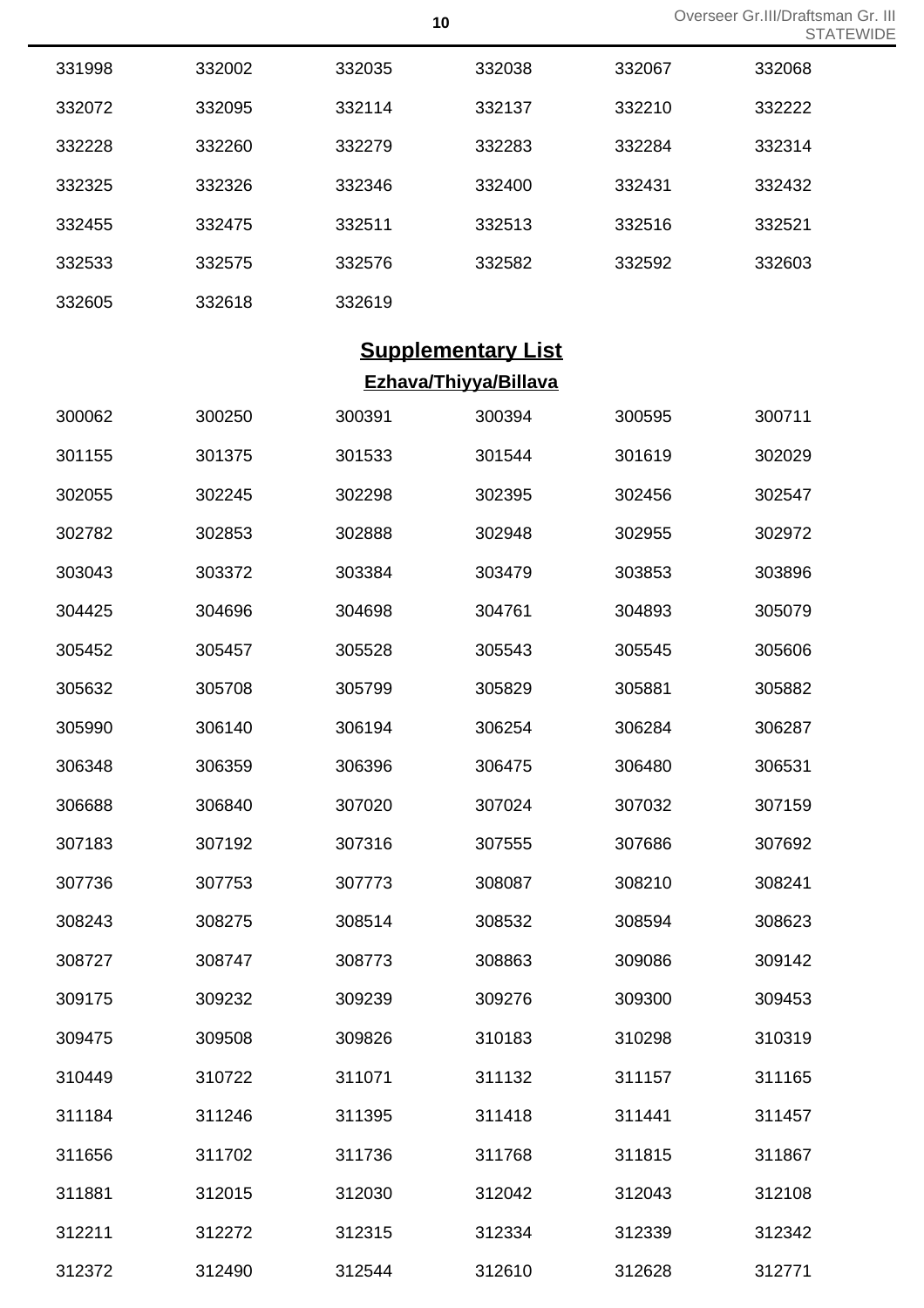| 312896 | 312978 | 313340 | 313359 | 313549 | 314042 |
|--------|--------|--------|--------|--------|--------|
| 314051 | 314390 | 314621 | 314703 | 314719 | 314772 |
| 314791 | 314859 | 314965 | 315076 | 315235 | 315261 |
| 315344 | 315506 | 315594 | 315632 | 315696 | 315748 |
| 315933 | 315982 | 315990 | 316186 | 316410 | 316454 |
| 316521 | 316537 | 316797 | 316830 | 316871 | 316914 |
| 316915 | 317162 | 317179 | 317212 | 317214 | 317229 |
| 317262 | 317289 | 317431 | 317579 | 317640 | 317683 |
| 317686 | 317740 | 317744 | 317963 | 318062 | 318121 |
| 318156 | 318298 | 318515 | 318565 | 318595 | 318707 |
| 318727 | 318755 | 318804 | 318816 | 318839 | 318933 |
| 319010 | 319058 | 319097 | 319117 | 319126 | 319182 |
| 319224 | 319228 | 319306 | 319413 | 319590 | 319593 |
| 319777 | 319870 | 319888 | 319920 | 320082 | 320109 |
| 320209 | 320212 | 320244 | 320376 | 320382 | 320524 |
| 320548 | 320646 | 320667 | 320693 | 320711 | 320773 |
| 320823 | 320845 | 320943 | 320984 | 321038 | 321198 |
| 321373 | 321458 | 321489 | 321527 | 321611 | 321685 |
| 321725 | 321813 | 321856 | 321902 | 321916 | 321946 |
| 321951 | 321960 | 322176 | 322243 | 322335 | 322416 |
| 322430 | 322513 | 322673 | 322693 | 322764 | 322768 |
| 322856 | 322882 | 322929 | 323080 | 323149 | 323445 |
| 323507 | 323614 | 323649 | 323666 | 323796 | 323886 |
| 323960 | 323971 | 323996 | 324026 | 324086 | 324210 |
| 324349 | 324393 | 324430 | 324559 | 324566 | 324793 |
| 324867 | 324917 | 325276 | 325485 | 325627 | 325772 |
| 325987 | 326167 | 326235 | 326278 | 326307 | 326391 |
| 326551 | 326649 | 326657 | 326717 | 326790 | 326808 |
| 326809 | 326868 | 326914 | 326934 | 327019 | 327028 |
| 327091 | 327155 | 327310 | 327366 | 327389 | 327539 |
| 327663 | 327753 | 327755 | 327844 | 328027 | 328033 |
| 328153 | 328164 | 328280 | 328311 | 328370 | 328573 |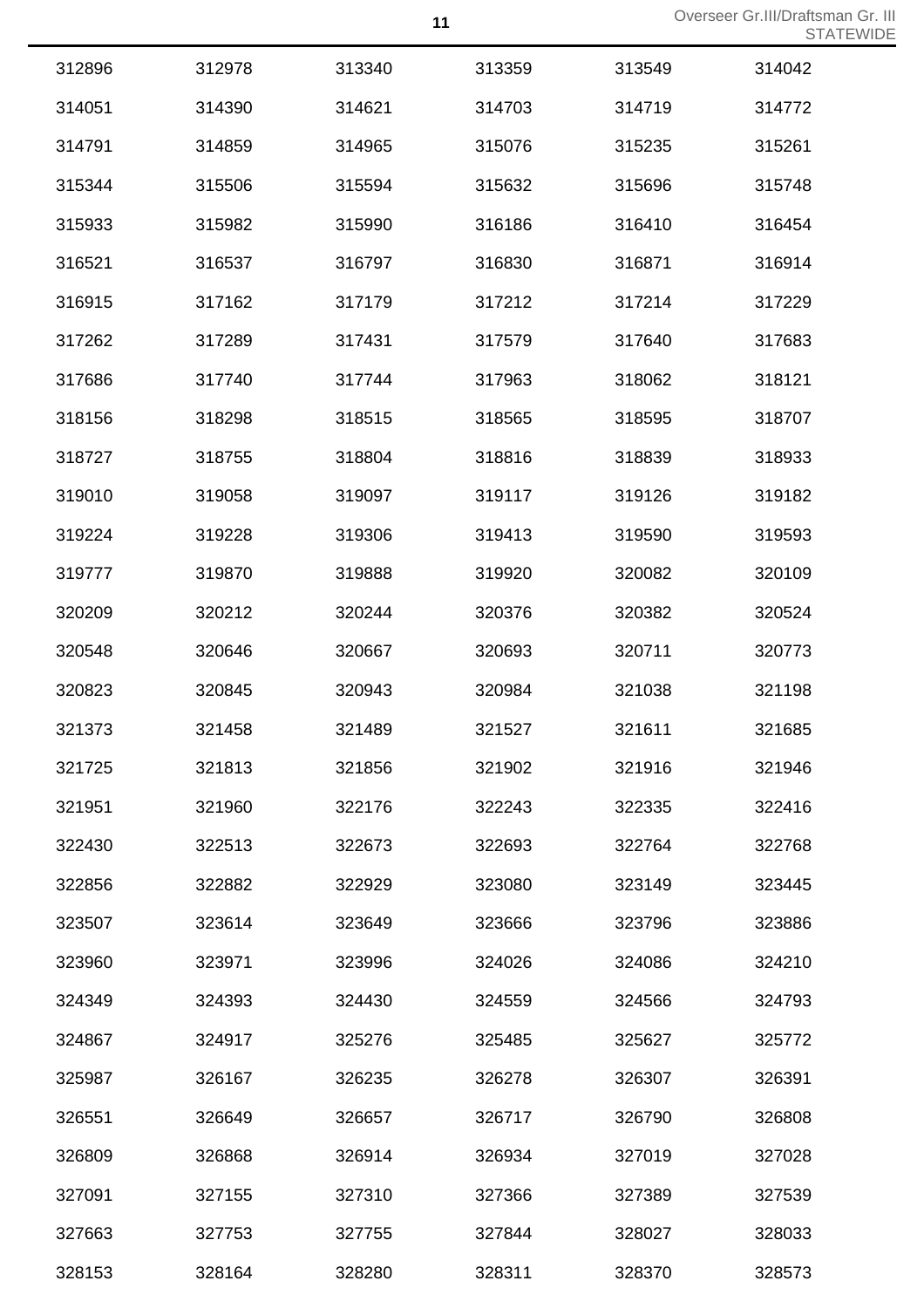|        |        |                        |        |        | 5 I A  |
|--------|--------|------------------------|--------|--------|--------|
| 328602 | 328670 | 328676                 | 328712 | 328734 | 328807 |
| 328842 | 328990 | 329057                 | 329062 | 329090 | 329130 |
| 329147 | 329164 | 329296                 | 329315 | 329583 | 329635 |
| 329894 | 329937 | 329947                 | 330068 | 330102 | 330139 |
| 330269 | 330524 | 330622                 | 330651 | 330688 | 330785 |
| 330824 | 331101 | 331232                 | 331270 | 331309 | 331427 |
| 331668 | 331694 | 331698                 | 331722 | 331750 | 331757 |
| 331862 | 331877 | 331975                 | 332015 | 332029 | 332049 |
| 332117 | 332377 | 332440                 | 332595 |        |        |
|        |        | <b>Scheduled Caste</b> |        |        |        |
| 300108 | 300207 | 300528                 | 300954 | 300957 | 300986 |
| 301010 | 301403 | 302368                 | 302520 | 302538 | 302588 |
| 302631 | 302873 | 303173                 | 303448 | 303721 | 304116 |
| 304263 | 304453 | 304722                 | 304949 | 305382 | 305518 |
| 305635 | 306207 | 306220                 | 306266 | 306817 | 307191 |
| 308147 | 308194 | 308286                 | 308529 | 308743 | 308879 |
| 309259 | 309310 | 309715                 | 309792 | 309877 | 309965 |
| 310145 | 310177 | 310184                 | 310332 | 310357 | 310414 |
| 310633 | 310744 | 310937                 | 310938 | 310984 | 311049 |
| 311207 | 311248 | 311313                 | 311396 | 311400 | 311492 |
| 311627 | 311635 | 311876                 | 311896 | 311977 | 311982 |
| 312115 | 312594 | 312631                 | 312903 | 312941 | 313066 |
| 313098 | 313238 | 313375                 | 313399 | 313681 | 314112 |
| 314287 | 314432 | 314466                 | 314948 | 315016 | 315100 |
| 315129 | 315172 | 315221                 | 315259 | 315430 | 315467 |
| 315504 | 315508 | 315596                 | 315887 | 315970 | 316321 |
| 316404 | 316462 | 316470                 | 316498 | 316955 | 317038 |
| 317159 | 317187 | 317220                 | 317356 | 317370 | 317444 |
| 317472 | 317480 | 317549                 | 317574 | 317858 | 317923 |
| 318016 | 318168 | 318192                 | 318500 | 318527 | 318575 |
| 319089 | 319244 | 319291                 | 319294 | 319317 | 319473 |
| 319516 | 319587 | 319748                 | 319803 | 319823 | 319882 |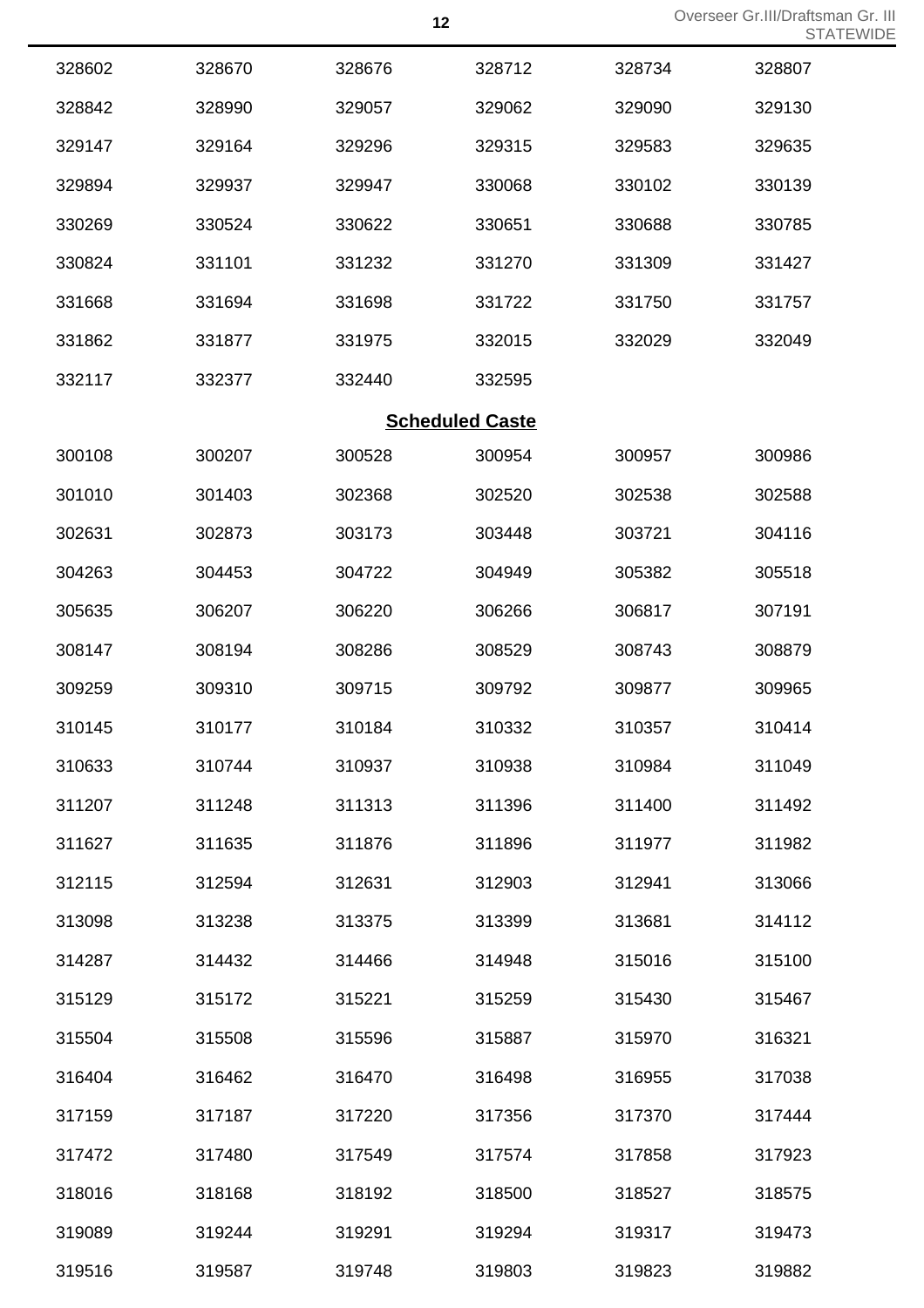|        |        |        |                        |        | ◡╷┌    |
|--------|--------|--------|------------------------|--------|--------|
| 319894 | 319898 | 320108 | 320140                 | 320300 | 320399 |
| 320477 | 320547 | 320671 | 320707                 | 320836 | 320978 |
| 321089 | 321116 | 321277 | 321387                 | 321480 | 321871 |
| 321905 | 321931 | 321973 | 322106                 | 322222 | 322311 |
| 322569 | 322606 | 322815 | 322868                 | 322972 | 322977 |
| 323320 | 323361 | 323644 | 323776                 | 323791 | 323799 |
| 323928 | 323961 | 324168 | 324232                 | 324289 | 324552 |
| 324614 | 324757 | 325030 | 325359                 | 325364 | 325369 |
| 325452 | 325466 | 325568 | 325755                 | 325922 | 326123 |
| 326510 | 326691 | 326699 | 326804                 | 326849 | 327193 |
| 327520 | 327676 | 327778 | 327823                 | 327894 | 327973 |
| 328015 | 328205 | 328771 | 328783                 | 328822 | 329230 |
| 329232 | 329273 | 329361 | 329671                 | 329709 | 329732 |
| 329958 | 329994 | 330682 | 330977                 | 331448 | 331713 |
| 332090 | 332454 |        |                        |        |        |
|        |        |        | <b>Scheduled Tribe</b> |        |        |
| 300084 | 301057 | 302416 | 302896                 | 303294 | 303309 |
| 304556 | 305314 | 309968 | 310001                 | 310144 | 311388 |
| 312290 | 312412 | 313172 | 313189                 | 313356 | 313365 |
| 313441 | 313448 | 313456 | 313543                 | 313565 | 313726 |
| 313748 | 313780 | 313933 | 314062                 | 314303 | 314347 |
| 314447 | 314474 | 314634 | 314714                 | 314738 | 314746 |
| 314800 | 314848 | 314852 | 314891                 | 314921 | 315899 |
| 316101 | 316245 | 316530 | 317098                 | 317324 | 317436 |
| 317929 | 318212 | 318739 | 319620                 | 321560 | 321713 |
| 321989 | 322367 | 322446 | 322624                 | 322770 | 322872 |
| 323187 | 323356 | 323511 | 324704                 | 326092 | 329201 |
| 329235 | 329252 | 329257 | 329260                 | 329264 | 329297 |
| 329298 | 329369 | 329394 | 329399                 | 329408 | 329418 |
| 329442 | 329445 | 329451 | 329467                 | 329487 | 329572 |
| 329580 | 329608 | 329617 | 329627                 | 329682 | 329704 |
| 329715 | 329718 | 329772 | 329811                 | 330037 | 330418 |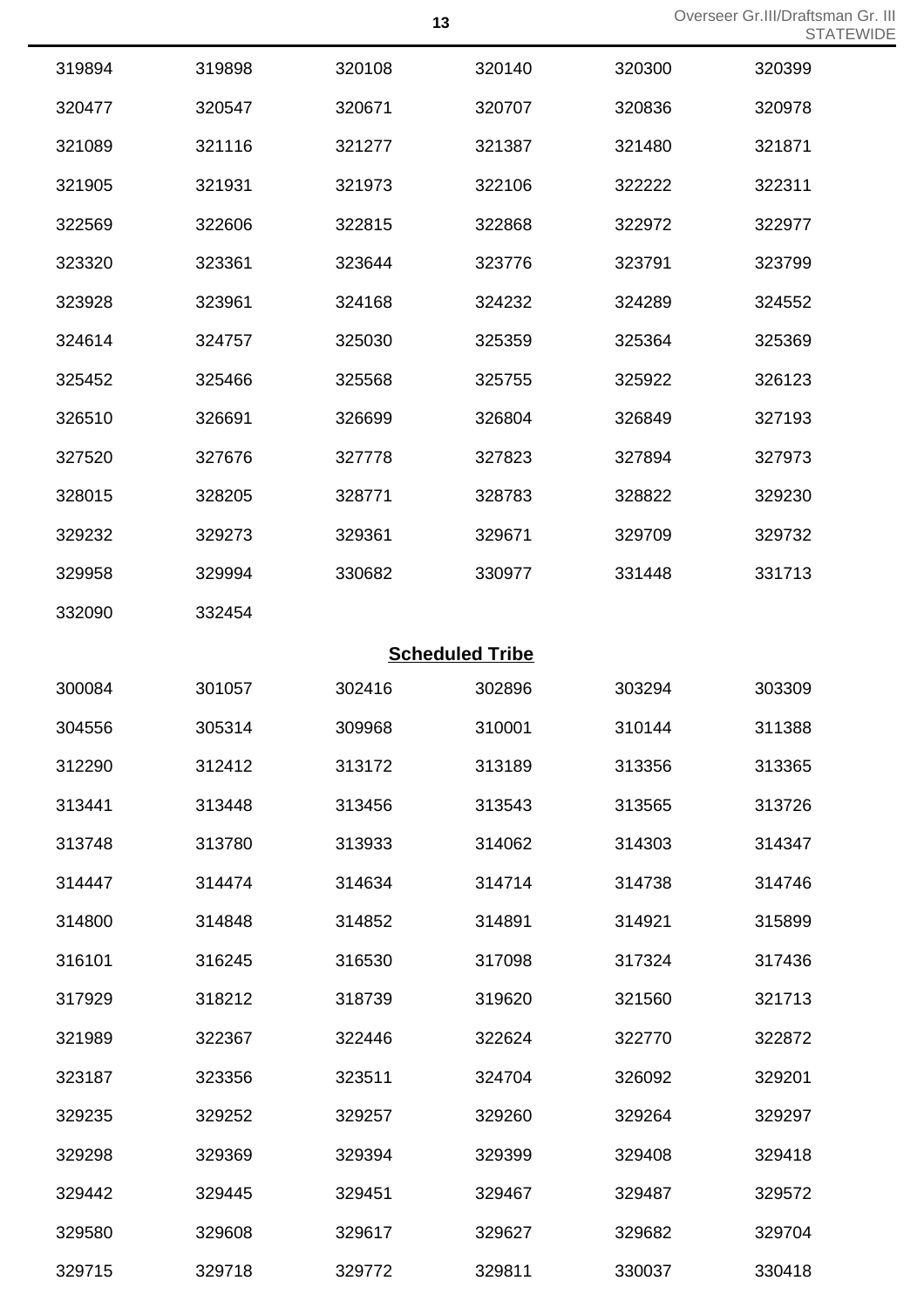Overseer Gr.III/Draftsman Gr. III<br> **14** Overseer Gr.III/Draftsman Gr. III STATEWIDE

|        |        |               |        |        | 5 I A I |
|--------|--------|---------------|--------|--------|---------|
| 330772 | 331074 | 331385        | 331817 | 331832 | 331856  |
| 331861 | 331894 | 331958        | 331974 | 331994 | 332037  |
| 332046 | 332066 | 332126        | 332168 | 332202 | 332206  |
| 332213 | 332224 | 332315        | 332338 | 332367 | 332411  |
| 332467 | 332473 | 332496        | 332534 | 332553 | 332613  |
|        |        | <b>Muslim</b> |        |        |         |
| 300193 | 300583 | 300640        | 300817 | 300927 | 301058  |
| 301148 | 301484 | 301577        | 301669 | 301675 | 301849  |
| 301864 | 301869 | 301980        | 302114 | 302475 | 302519  |
| 302606 | 302865 | 303026        | 303032 | 303162 | 303184  |
| 303273 | 303399 | 303410        | 303553 | 303673 | 303761  |
| 303900 | 304103 | 304172        | 304890 | 304969 | 304977  |
| 305096 | 305148 | 305455        | 306033 | 306077 | 306201  |
| 306274 | 306286 | 306494        | 306505 | 306585 | 306683  |
| 306829 | 307044 | 307074        | 307288 | 307318 | 307338  |
| 307341 | 307396 | 307415        | 307507 | 307674 | 307732  |
| 307857 | 307936 | 307954        | 308187 | 308196 | 308375  |
| 308457 | 308533 | 308537        | 308735 | 308817 | 308851  |
| 308947 | 309194 | 309261        | 309268 | 309298 | 309426  |
| 309542 | 309671 | 309769        | 309861 | 309909 | 309937  |
| 310109 | 310559 | 310736        | 310806 | 310980 | 311109  |
| 311385 | 311392 | 311748        | 311863 | 312191 | 312336  |
| 312375 | 312556 | 312950        | 313044 | 313119 | 313229  |
| 313290 | 313330 | 313514        | 313803 | 314309 | 314482  |
| 314484 | 314505 | 314600        | 314601 | 314682 | 314765  |
| 315175 | 315182 | 315194        | 315242 | 315342 | 315400  |
| 315523 | 315604 | 315749        | 315776 | 315888 | 315890  |
| 315901 | 315937 | 315944        | 316014 | 316180 | 316200  |
| 316220 | 316238 | 316242        | 316263 | 316339 | 316342  |
| 316345 | 316353 | 316372        | 316494 | 316579 | 316611  |
| 316621 | 316692 | 316694        | 316698 | 316718 | 316721  |
| 316725 | 316876 | 316890        | 316987 | 317052 | 317146  |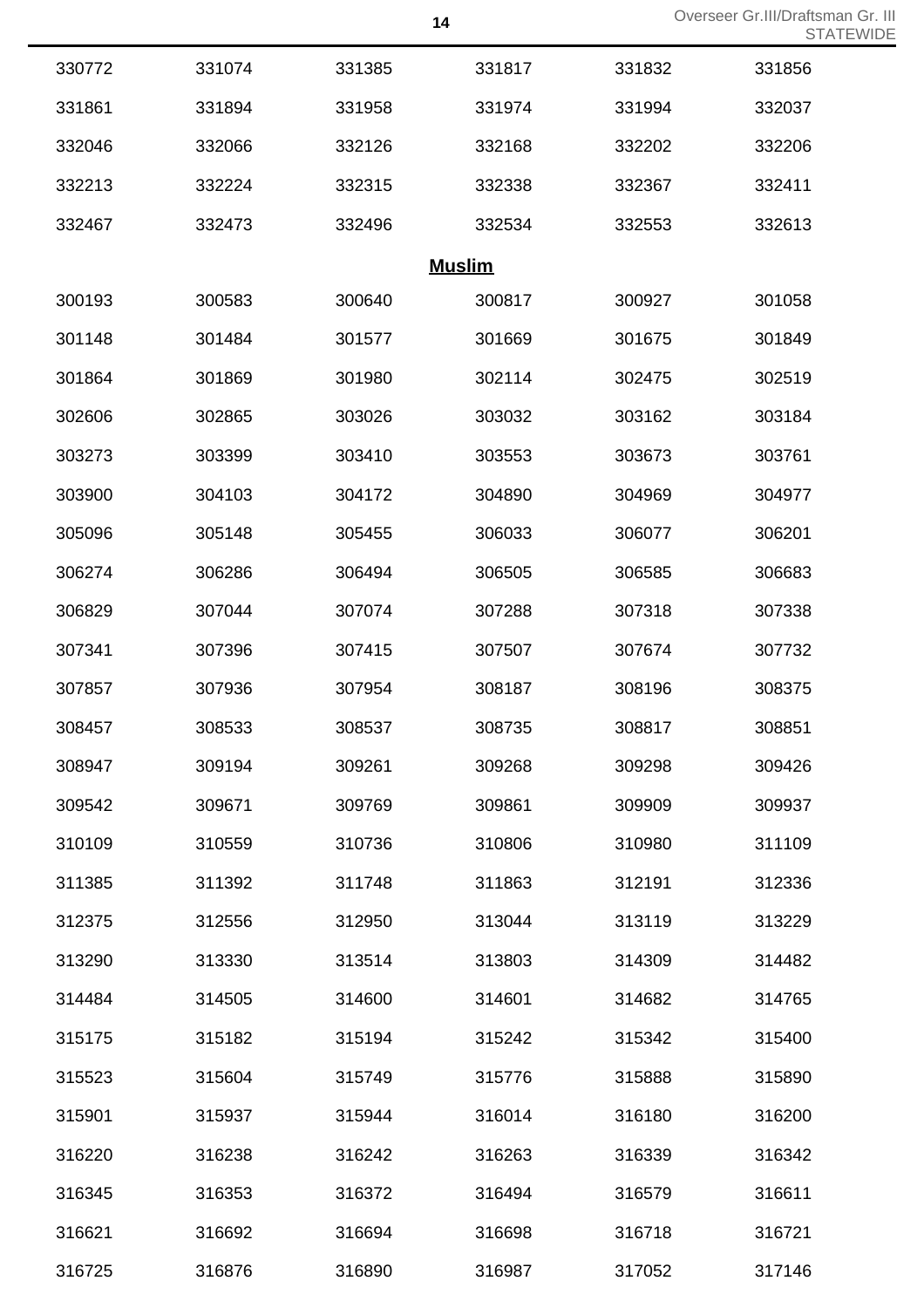| 317168 | 317190 | 317195 | 317223                     | 317239 | 317367 |
|--------|--------|--------|----------------------------|--------|--------|
| 317449 | 317466 | 317503 | 317532                     | 317620 | 317641 |
| 317665 | 317666 | 317667 | 317756                     | 317758 | 317813 |
| 317838 | 317924 | 317959 | 318031                     | 318111 | 318246 |
| 318597 | 318598 | 318733 | 318923                     | 319346 | 319358 |
| 319670 | 320455 | 320465 | 320479                     | 320640 | 320957 |
| 321153 | 321414 | 322015 | 322275                     | 322304 | 322377 |
| 322386 | 322489 | 322517 | 322662                     | 322876 | 323509 |
| 323570 | 323615 | 323677 | 323688                     | 323696 | 323708 |
| 323712 | 323714 | 323719 | 323752                     | 323850 | 323858 |
| 323919 | 323932 | 323982 | 324019                     | 324048 | 324163 |
| 324171 | 324197 | 324273 | 324303                     | 324319 | 324323 |
| 324327 | 324402 | 324443 | 324591                     | 324599 | 324621 |
| 324751 | 324829 | 324841 | 324862                     | 324864 | 324876 |
| 324908 | 324929 | 324943 | 324982                     | 325055 | 325072 |
| 325129 | 325130 | 325152 | 325163                     | 325272 | 325376 |
| 325398 | 325433 | 325482 | 325534                     | 325537 | 325552 |
| 325570 | 325581 | 325597 | 325629                     | 325660 | 325662 |
| 325762 | 325810 | 325825 | 325837                     | 325863 | 325876 |
| 325893 | 325955 | 326068 | 326088                     | 326095 | 326115 |
| 326137 | 326145 | 326163 | 326177                     | 326547 | 326658 |
| 326775 | 326796 | 327002 | 327080                     | 327177 | 327262 |
| 327402 | 327424 | 327602 | 327655                     | 327767 | 327802 |
| 327997 | 328075 | 328177 | 328182                     | 328203 | 328305 |
| 328324 | 328424 | 328476 | 328512                     | 328547 | 328605 |
| 328634 | 328721 | 328962 | 329026                     | 329114 | 329287 |
| 329482 | 329680 | 329683 | 329756                     | 330137 | 330158 |
| 330988 | 331025 | 331147 | 331254                     | 331414 | 331502 |
| 331683 | 332176 | 332197 |                            |        |        |
|        |        |        | <b>Latin Catholics/A.I</b> |        |        |
| 300476 | 300496 | 300512 | 300636                     | 300654 | 300771 |
| 300896 | 301100 | 301104 | 301152                     | 301219 | 301262 |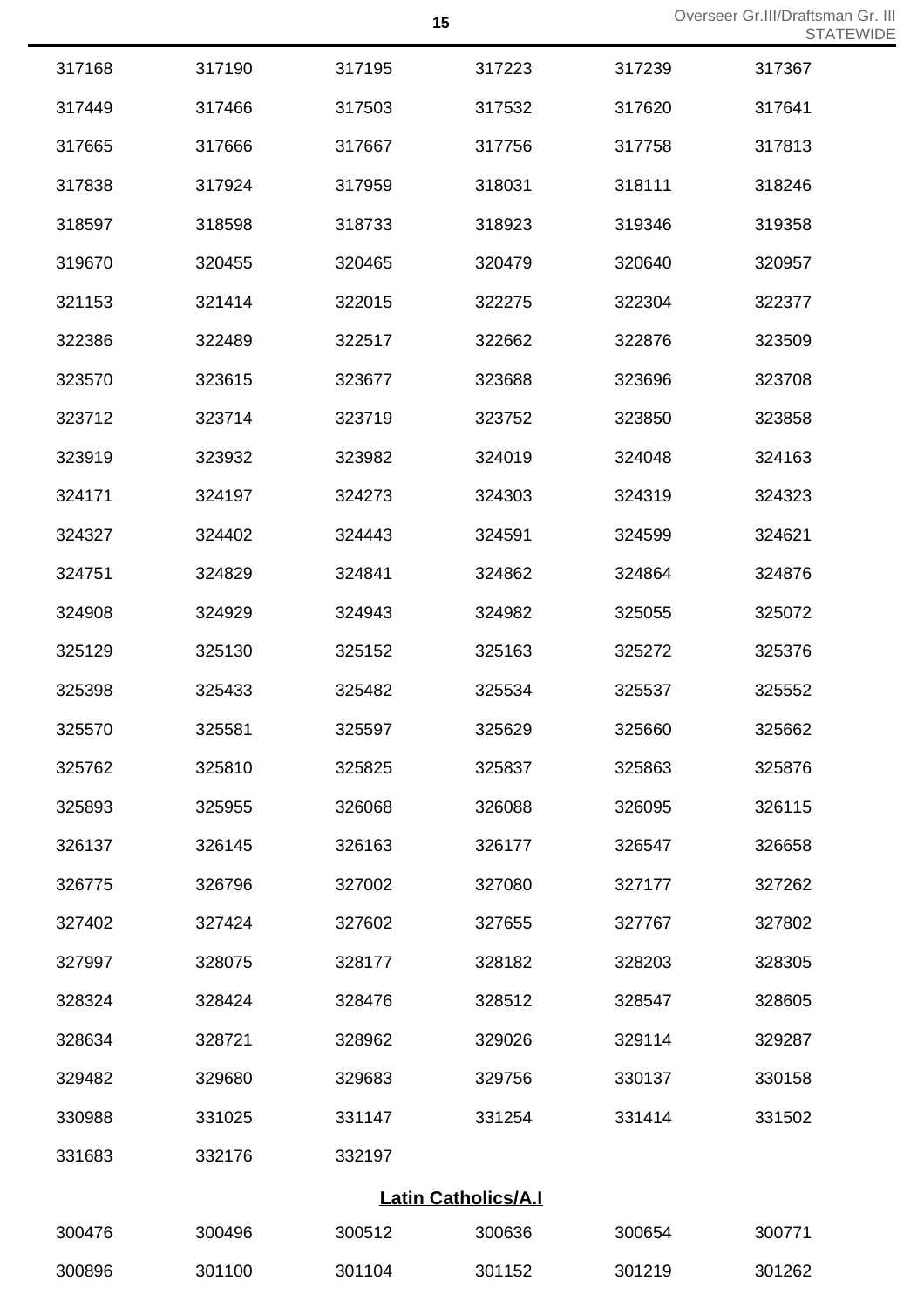|        |                 |            |        |        | 5 I A  |
|--------|-----------------|------------|--------|--------|--------|
| 301592 | 301716          | 301890     | 302152 | 302226 | 302521 |
| 302586 | 302590          | 302750     | 302751 | 302789 | 302993 |
| 303339 | 303369          | 303527     | 303622 | 303797 | 303947 |
| 303995 | 304000          | 304291     | 304350 | 304407 | 304608 |
| 304811 | 305016          | 305087     | 305170 | 305267 | 305492 |
| 305509 | 305743          | 305767     | 305816 | 306087 | 306626 |
| 307915 | 308144          | 308179     | 308195 | 308254 | 308363 |
| 308797 | 308812          | 308942     | 309119 | 309223 | 309339 |
| 309404 | 309786          | 310255     | 311012 | 311295 | 311593 |
| 311618 | 312164          | 312178     | 312355 | 312442 | 312520 |
| 312948 | 314290          | 315154     | 315264 | 315265 | 315294 |
| 315304 | 315335          | 315850     | 315895 | 315902 | 315958 |
| 316234 | 316262          | 316497     | 316510 | 316536 | 316655 |
| 316685 | 316783          | 316794     | 316828 | 316989 | 317085 |
| 317100 | 317309          | 317529     | 317688 | 317708 | 317892 |
| 318236 | 318304          | 318311     | 321094 | 322065 | 322666 |
| 329806 |                 |            |        |        |        |
|        |                 | <b>OBC</b> |        |        |        |
| 300083 | 300155          | 300212     | 300499 | 301106 | 301160 |
| 301369 | 302209          | 302258     | 302672 | 304299 | 304944 |
| 305181 | 305826          | 305879     | 306647 | 307236 | 307301 |
| 307424 | 307583          | 308115     | 308626 | 308741 | 309026 |
| 310058 | 310649 DA-LD/CP | 310667     | 311861 | 312991 | 315279 |
| 315521 | 315554          | 317381     | 318632 | 319014 | 319276 |
| 319285 | 319423          | 320982     | 321280 | 321554 | 321620 |
| 322136 | 322650          | 323443     | 324142 | 326697 | 327039 |
| 327338 | 327372          | 327607     | 327929 | 328438 | 328470 |
| 328561 | 328833          | 329166     | 329192 | 329673 | 329846 |
| 329935 | 330077          | 330138     | 330369 | 330370 | 330373 |
| 330511 | 330642          | 330709     | 330745 | 330907 | 331001 |
| 331113 | 331146          | 331558     | 331928 | 331966 | 332069 |
| 332120 | 332262          | 332271     | 332365 |        |        |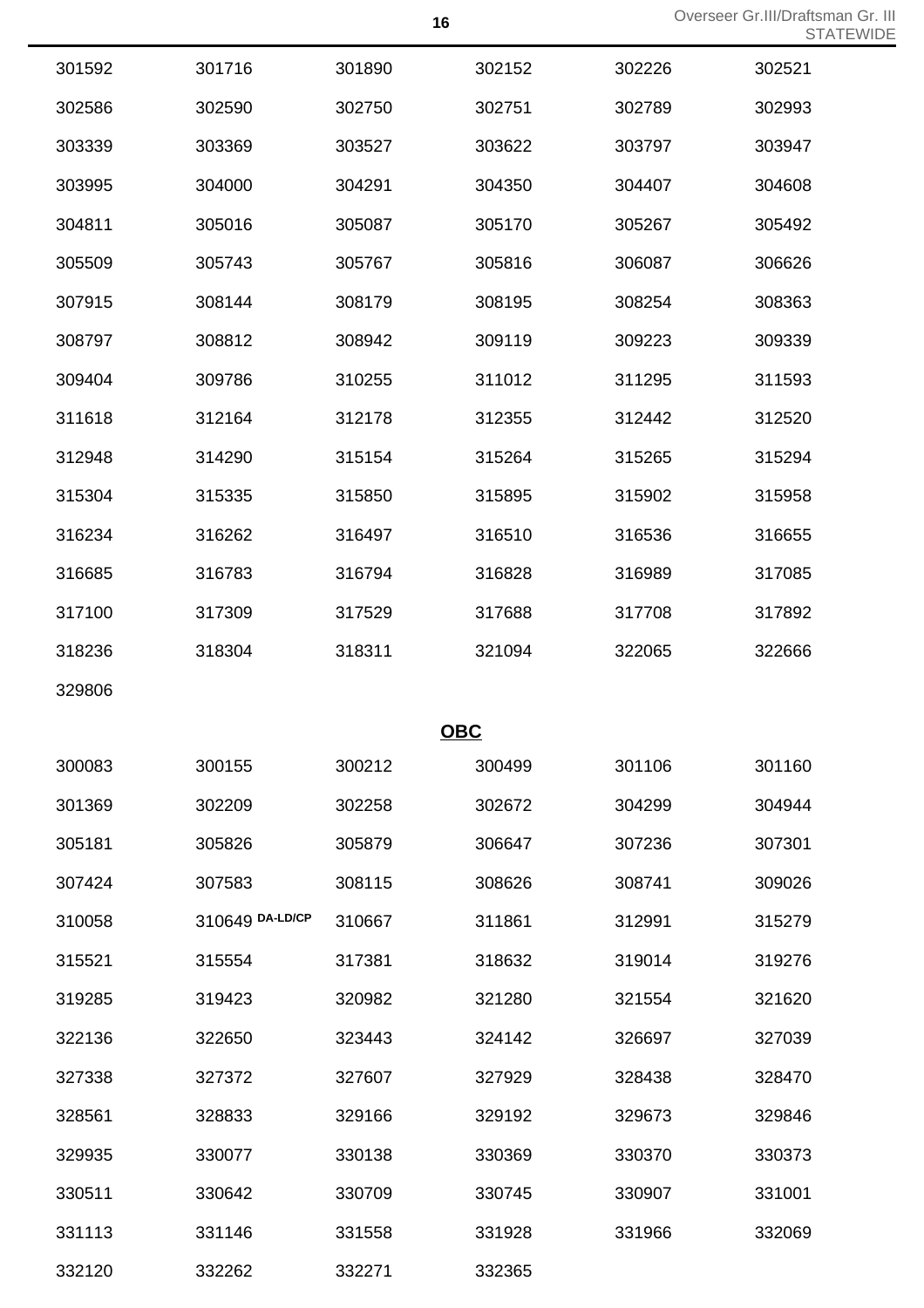| <b>Viswakarma</b> |        |                                                 |                   |        |        |  |
|-------------------|--------|-------------------------------------------------|-------------------|--------|--------|--|
|                   |        |                                                 |                   |        |        |  |
| 300115            | 300140 | 300257                                          | 301037            | 301786 | 301998 |  |
| 302785            | 304401 | 304947                                          | 306256            | 306305 | 307418 |  |
| 307464            | 308253 | 308635                                          | 308648            | 308837 | 309216 |  |
| 309725            | 309836 | 309904                                          | 309994            | 310412 | 311021 |  |
| 311366            | 311551 | 311662                                          | 312428            | 312429 | 313194 |  |
| 313400            | 313613 | 315421                                          | 315644            | 315911 | 316059 |  |
| 316074            | 316712 | 316764                                          | 316869            | 316974 | 317874 |  |
| 318672            | 319318 | 319776                                          | 320536            | 320779 | 321341 |  |
| 321396            | 321431 | 321553                                          | 321610            | 321649 | 321661 |  |
| 321949            | 322019 | 322556                                          | 324280            | 324447 | 324457 |  |
| 324702            | 324828 | 325250                                          | 325726            | 325797 | 326205 |  |
| 326851            | 326933 | 327001                                          | 327053            | 328218 | 329360 |  |
| 329525            | 330084 | 330396                                          | 330503            | 330777 | 331018 |  |
| 331136            | 332211 | 332608                                          | 332617            |        |        |  |
|                   |        |                                                 | <b>SIUC Nadar</b> |        |        |  |
| 300474            | 300494 | 300610                                          | 301316            | 301499 | 301595 |  |
| 301730            | 301822 | 302126                                          | 302567            | 302824 | 302970 |  |
| 303311            | 303322 | 303446                                          | 303492            | 303494 | 303560 |  |
| 303647            | 303767 | 303959                                          | 303973            | 304146 | 304490 |  |
| 304495            | 304792 | 305010                                          |                   |        |        |  |
|                   |        | <b>Scheduled Caste Converts to Christianity</b> |                   |        |        |  |
| 301787            | 304022 | 306219                                          | 306454            | 308421 | 310557 |  |
| 313133            | 313151 | 313191                                          | 313450            | 313483 | 313731 |  |
| 313843            | 313977 | 314278                                          | 315576            | 315919 | 318139 |  |
| 319979            | 320832 | 321908                                          | 323236            | 323503 | 329167 |  |
| 329568            | 330357 | 332601                                          |                   |        |        |  |
|                   |        |                                                 | <b>Dheevara</b>   |        |        |  |
| 305399            | 306533 | 306705                                          | 308441            | 311425 | 312291 |  |
| 312440            | 312994 | 315176                                          | 315370            | 315798 | 316592 |  |

317248 317861 318238 318992 319221

320470 321080 328193 329143 329149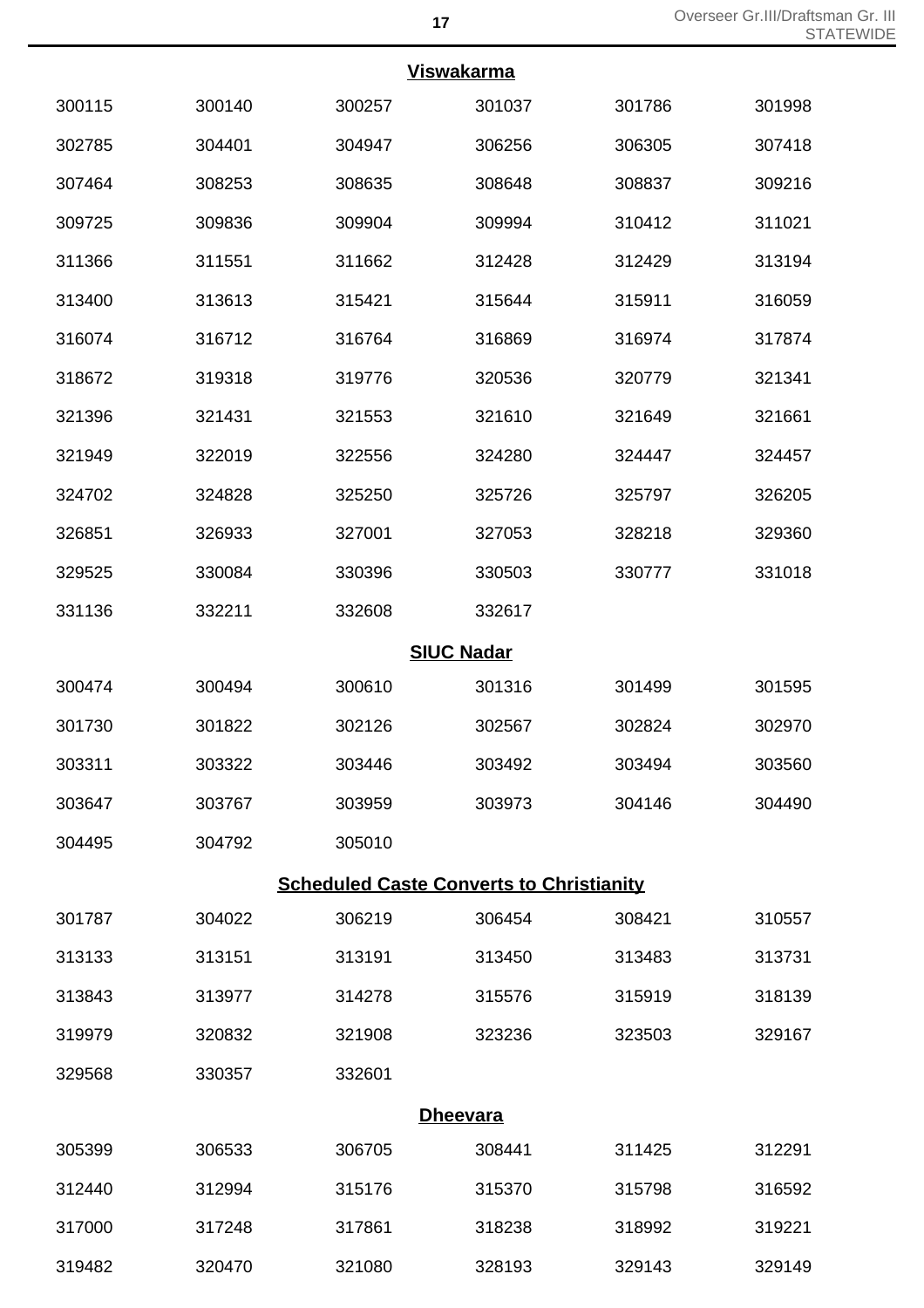| 331710 | 332153 | 332249 |                                    |        |        |
|--------|--------|--------|------------------------------------|--------|--------|
|        |        |        | <b>Hindu Nadar</b>                 |        |        |
| 300076 | 300118 | 300333 | 300378                             | 300443 | 300759 |
| 301305 | 301459 | 301513 | 302463                             | 302480 | 302506 |
| 302757 | 302839 | 303488 | 303601                             | 303648 | 303824 |
| 303931 | 304337 | 304511 | 304896                             | 304906 | 305073 |
| 305355 | 305400 | 314883 |                                    |        |        |
|        |        |        | <b>Economically Weaker Section</b> |        |        |
| 300128 | 300157 | 300280 | 300295                             | 300411 | 301397 |
| 301401 | 301613 | 301904 | 301983                             | 302259 | 302318 |
| 302507 | 302641 | 302720 | 302838                             | 302914 | 302964 |
| 303073 | 303266 | 303331 | 303404                             | 303538 | 303541 |
| 303682 | 303758 | 303891 | 304176                             | 304219 | 304323 |
| 304478 | 304545 | 304759 | 304802                             | 304915 | 305002 |
| 305130 | 305233 | 305290 | 305454                             | 305537 | 305624 |
| 305835 | 305935 | 305951 | 306249                             | 306279 | 306294 |
| 306301 | 306388 | 306534 | 306650                             | 306669 | 306677 |
| 306704 | 306838 | 306841 | 306945                             | 307081 | 307266 |
| 307270 | 307391 | 307591 | 307613                             | 307922 | 307966 |
| 308015 | 308129 | 308216 | 308481                             | 308852 | 309084 |
| 309146 | 309233 | 309444 | 309568                             | 309583 | 309757 |
| 309813 | 309835 | 310005 | 310086                             | 310152 | 310176 |
| 310186 | 310218 | 310226 | 310247                             | 310274 | 310284 |
| 310367 | 310534 | 310964 | 310967                             | 310986 | 311269 |
| 311633 | 311673 | 311733 | 311745                             | 311764 | 311965 |
| 311984 | 312183 | 312235 | 312406                             | 312471 | 312515 |
| 312557 | 312615 | 312809 | 312857                             | 313000 | 313016 |
| 313077 | 313112 | 313202 | 313482                             | 313723 | 313809 |
| 313814 | 313882 | 313904 | 314078                             | 314095 | 314114 |
| 314198 | 314284 | 314449 | 314511                             | 314515 | 314532 |
| 314591 | 314603 | 314676 | 314754                             | 314768 | 314837 |

314912 315093 315224 315308 315317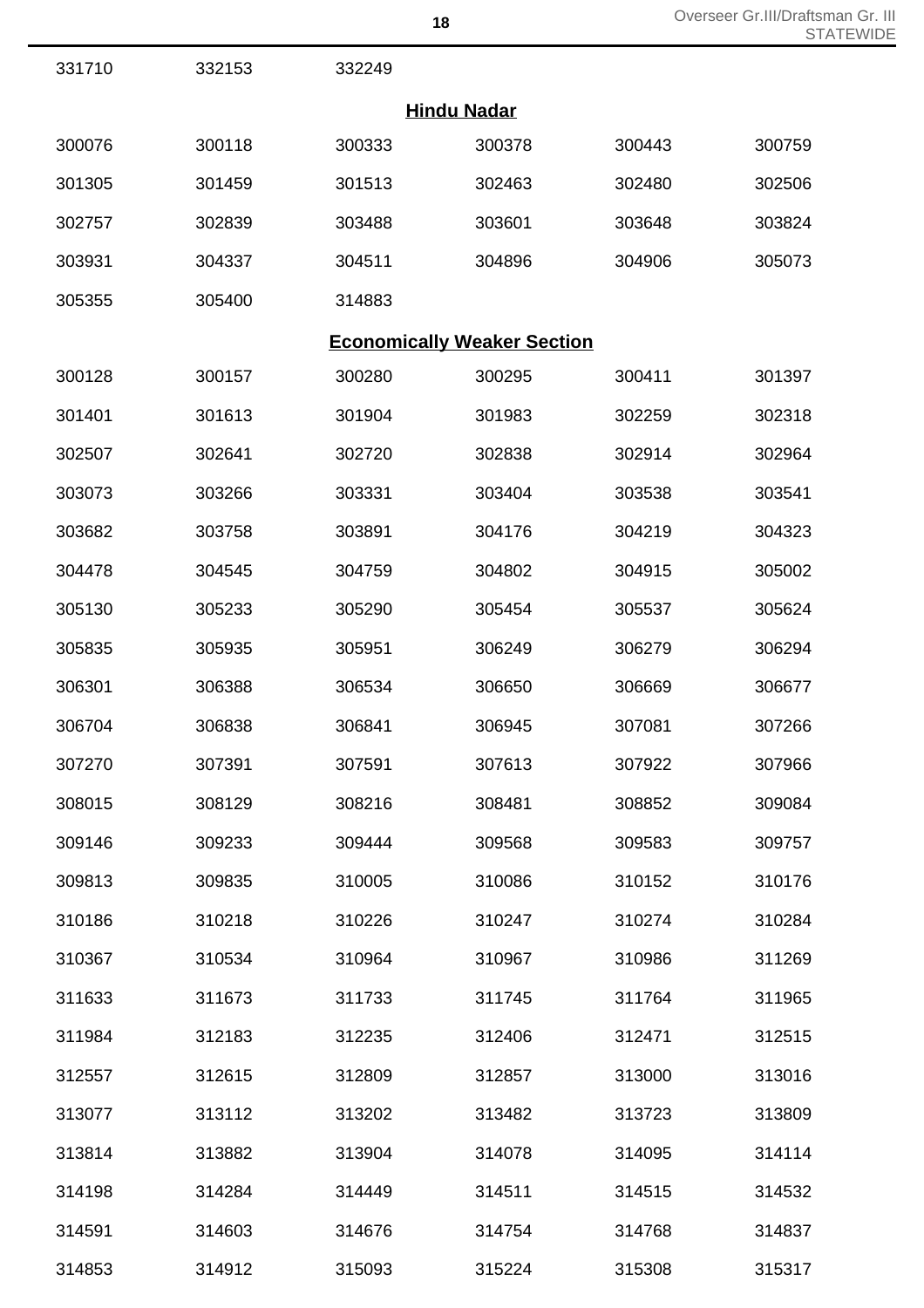Overseer Gr.III/Draftsman Gr. III<br> **19** Overseer Gr.III/Draftsman Gr. STATEWIDE

| 315327 | 315336 | 315456 | 315475          | 315509 | 315530 |
|--------|--------|--------|-----------------|--------|--------|
| 315541 | 316063 | 316079 | 316184          | 316268 | 316278 |
| 316325 | 316350 | 316365 | 316386          | 316540 | 316581 |
| 316665 | 316666 | 316739 | 316827          | 316864 | 316868 |
| 316920 | 316930 | 317005 | 317036          | 317114 | 317115 |
| 317225 | 317368 | 317382 | 317426          | 317482 | 317495 |
| 317621 | 317669 | 317764 | 318071          | 318090 | 318206 |
| 318273 | 318277 | 318292 | 318320 DA-LD/CP | 318738 | 319054 |
| 319079 | 319218 | 319297 | 319472          | 319499 | 319687 |
| 319744 | 319761 | 320011 | 320137          | 320260 | 320371 |
| 320429 | 320612 | 320621 | 320676          | 320684 | 320717 |
| 320995 | 321196 | 321294 | 321313          | 321374 | 321532 |
| 321633 | 321682 | 321684 | 321742          | 321799 | 321809 |
| 322031 | 322477 | 322521 | 322526          | 322582 | 322807 |
| 323547 | 323568 | 323806 | 324771          | 324781 | 325124 |
| 326026 | 326327 | 326348 | 326387          | 326751 | 326774 |
| 326923 | 327010 | 327100 | 327169          | 327512 | 327598 |
| 327619 | 327626 | 327677 | 327678          | 327716 | 327830 |
| 327866 | 327987 | 328012 | 328291          | 328293 | 328593 |
| 328942 | 329060 | 329138 | 329211          | 329254 | 329340 |
| 329380 | 329668 | 329742 | 329951          | 330053 | 330132 |
| 330558 | 330611 | 330871 | 330901          | 330902 | 330930 |
| 331322 | 331394 | 331455 | 331489          | 331505 | 331613 |
| 331927 | 331944 | 331959 | 331978          | 332058 | 332141 |
| 332163 | 332406 | 332413 | 332514          | 332517 | 332587 |

## **List of Differently Abled Candidates for 3% Reservation**

## **Low Vision**

| 305466 DA-LV | 305472 DA-LV | 309506 DA-LV              | 310644 DA-LV | 310645 DA-LV | 314269 DA-LV |
|--------------|--------------|---------------------------|--------------|--------------|--------------|
| 315053 DA-LV | 318323 DA-LV | 326185 DA-LV              | 326187 DA-LV | 326194 DA-LV | 326200 DA-LV |
| 329169 DA-LV | 329832 DA-LV | 329840 DA-LV              | 331769 DA-LV |              |              |
|              |              | <b>Hearing Impairment</b> |              |              |              |
| 300013 DA-HI | 300020 DA-HI | 312912 DA-HI              | 314268 DA-HI | 315055 DA-HI | 315056 DA-HI |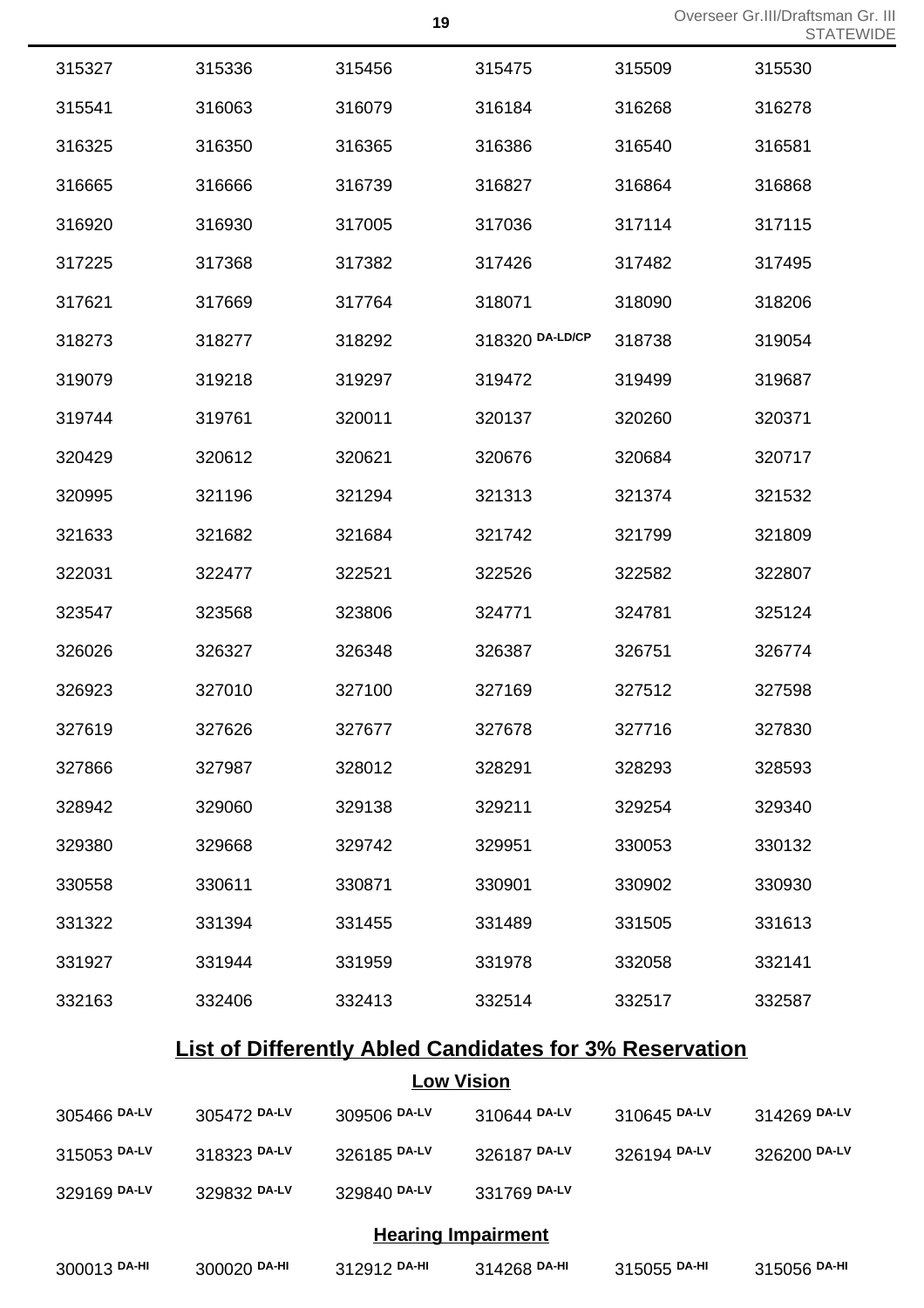|                 |                 |                 |                                              |                 | UIAILVVIL       |
|-----------------|-----------------|-----------------|----------------------------------------------|-----------------|-----------------|
| 318313 DA-HI    | 318317 DA-HI    | 321583 DA-HI    | 323587 DA-HI                                 | 329570 DA-HI    | 329834 DA-HI    |
| 329837 DA-HI    |                 |                 |                                              |                 |                 |
|                 |                 |                 | <b>Locomotor Disability / Cerebral Palsy</b> |                 |                 |
| 300010 DA-LD/CP | 300012 DA-LD/CP | 300018 DA-LD/CP | 300023 DA-LD/CP                              | 300025 DA-LD/CP | 305469 DA-LD/CP |
| 305475 DA-LD/CP | 305480 DA-LD/CP | 309503 DA-LD/CP | 309504 DA-LD/CP                              | 310647 DA-LD/CP | 310648 DA-LD/CP |
| 310649 DA-LD/CP | 312913 DA-LD/CP | 312915 DA-LD/CP | 312916 DA-LD/CP                              | 315046 DA-LD/CP | 315058 DA-LD/CP |
| 315059 DA-LD/CP | 315060 DA-LD/CP | 318315 DA-LD/CP | 318316 DA-LD/CP                              | 318318 DA-LD/CP | 318319 DA-LD/CP |
| 318320 DA-LD/CP | 318324 DA-LD/CP | 318326 DA-LD/CP | 318327 DA-LD/CP                              | 318332 DA-LD/CP | 321582 DA-LD/CP |
| 323581 DA-LD/CP | 323582 DA-LD/CP | 323585 DA-LD/CP | 323592 DA-LD/CP                              | 324382 DA-LD/CP | 326186 DA-LD/CP |
| 326190 DA-LD/CP | 326191 DA-LD/CP | 326198 DA-LD/CP | 326199 DA-LD/CP                              | 329828 DA-LD/CP | 329829 DA-LD/CP |
| 329833 DA-LD/CP | 329836 DA-LD/CP | 329838 DA-LD/CP | 329839 DA-LD/CP                              | 331772 DA-LD/CP | 331773 DA-LD/CP |